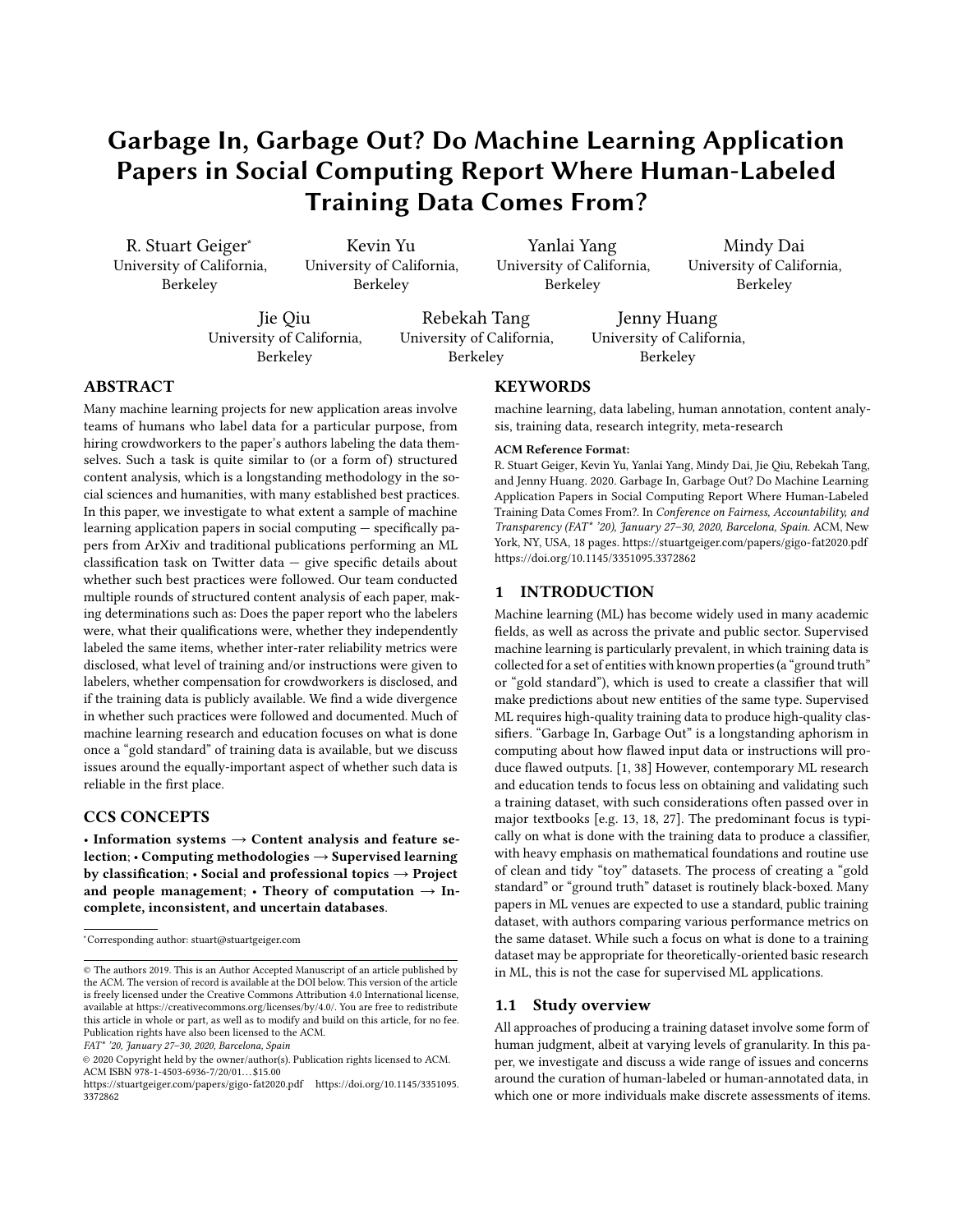We report from a study in which a team of six labelers systematically examined a corpus of supervised machine learning application papers in social computing, specifically those that classified tweets from Twitter for various purposes. For each paper, we recorded what the paper does or does not state about the training data used to produce the classifier presented in the paper. The bulk of the papers we examined were a sample of preprints or postprints published on ArXiV.org, plus a smaller set of published papers sampled from Scopus. We determined whether such papers involved an original classification task using supervised ML, whether the training data labels were produced from human annotation, and if so, the source of the human-labeled dataset (e.g. the paper's authors, Mechanical Turk, recruited experts, no information given, etc.). For all papers in which an original human-labeled dataset was produced, we then made a series of further determinations, including if definitions and/or examples were given to labelers, if labelers independently labeled the same items, if inter-rater reliability metrics were presented, if compensation details for crowdworkers were reported, if a public link to the dataset was available, and more.

As our research project was a human-labeling project studying other human-labeling projects, we took care in our own practices. We only have access to the paper reporting about the study and not the actual study itself, and many papers either do not discuss such details at all or without sufficient detail to make a determinations. For example, many papers did note that the study involved the creation of an original human-labeled dataset, but did not specify who labeled it. For some of our items, one of the most common labels we gave was "no information" — which is a concerning issue, given how crucial such information is in understanding the validity of the training dataset and by extension, the validity of the classifier.

# 2 LITERATURE REVIEW AND MOTIVATION

# 2.1 A different kind of "black-boxing" in machine learning

In the introduction, we noted training data is frequently blackboxed in machine learning research and applications. We use the term "black-boxed" in a different way than it is typically invoked in and beyond the FAT\* community, where often refers to interpretability. In that sense, "black-boxing" means that even for experts who have access to the training data and code which created the classifier, it is difficult to understand why the classifier made each decision. In social science and humanities work on "black-boxing" of ML (and other "algorithmic" systems), there is often much elision between issues of interpretability and intentional concealment, as Burrell [\[8\]](#page-10-5) notes. A major focus is on public accountability [e.g. [44\]](#page-10-6), where many problematic issues can occur behind closed doors. This is even the case with relatively simple forms of analytics and automation — such as if-then statements, linear regressions, or rule-based expert systems [\[11,](#page-10-7) [62\]](#page-11-0).

In contrast, we are concerned with what is and is not taken for granted when developing a classifier. This use is closer to how Latour & Woolgar used it in an ethnographic study of scientific laboratories [\[33\]](#page-10-8). They discuss how equipment like a mass spectrometer would typically be implicitly trusted to turn samples into signals. However, when the results were drastically unexpected, it could be a problem with the machine or a fundamental breakthrough. Scientists and technicians would have to "open up the black box," changing their relationship to the equipment to determine if the problem was with the equipment or the prevailing theory. In this view, black-boxing is a relational concept, not an objective property. It is about the orientation people have to the same social-technical systems they routinely work with and rely upon. "Opening up the black box" is not about digging into technical or internal details per se, but a gestalt shift in whether the output of a system is implicitly taken for granted or open for further investigation.

In this view, black-boxing is not inherently problematic. The question is more about who gets to be skeptical about data and who is obligated to suspend disbelief, which are also raised in discussions of open science & reproducibility [\[29\]](#page-10-9). Operationalization, measurement, and construct validity have long been crucial and contested topics in the social sciences. Within quantitative subfields, it is common to have extensive debates about the best way to define and measure a complex concept (e.g. "intelligence"). From a qualitative and Science & Technology Studies perspective, there is extensive work on the practices and implications of various regimes of measurement [\[7,](#page-10-10) [20,](#page-10-11) [32,](#page-10-12) [57\]](#page-11-1). In ML, major operationalization decisions can implicitly occur in data labeling. Yet as Jacobs & Wallach note, "[i]n computer science, it is particularly rare to articulate the distinctions between constructs and their operationalizations" [\[26,](#page-10-13) p. 19]. This is concerning, because "many well-studied harms [in ML] are direct results of a mismatch between the constructs purported to be measured and their operationalizations" [\[26,](#page-10-13) p. 14].

## 2.2 Content analysis

Creating human-labeled training datasets for machine learning often looks like content analysis, a well-established methodology in the humanities and the social sciences (particularly literature, communication studies, and linguistics), which also has versions used in the life, ecological, and medical sciences. Content analysis has taken many forms over the past century, from more positivist methods that formally establish structural ways of evaluating content to more interpretivist methods that embrace ambiguity and multiple interpretations, such as grounded theory [\[17\]](#page-10-14). The intersection of ML and interpretivist approaches is outside of the scope of this article, but it is an emerging area of interest [e.g. [42\]](#page-10-15).

Today, structured content analysis (also called "closed coding") is used to turn qualitative or unstructured data of all kinds into structured and/or quantitative data, including media texts, freeform survey responses, interview transcripts, and video recordings. Projects usually involve teams of "coders" (also called "annotators", "labelers", or "reviewers"), with human labor required to "code", "annotate", or "label" a corpus of items. (Note that we use such terms interchangeably in this paper.) In one textbook, content analysis is described as a "systematic and replicable" [\[51,](#page-11-2) p. 19] method with several best practices: A "coding scheme" is defined, which is a set of labels, annotations, or codes that items in the corpus may have. Schemes include formal definitions or procedures, and often include examples, particularly for borderline cases. Next, coders are trained with the coding scheme, which typically involves interactive feedback. Training sometimes results in changes to the coding scheme, in which the first round becomes a pilot test. Then, annotators independently review at least a portion of the same items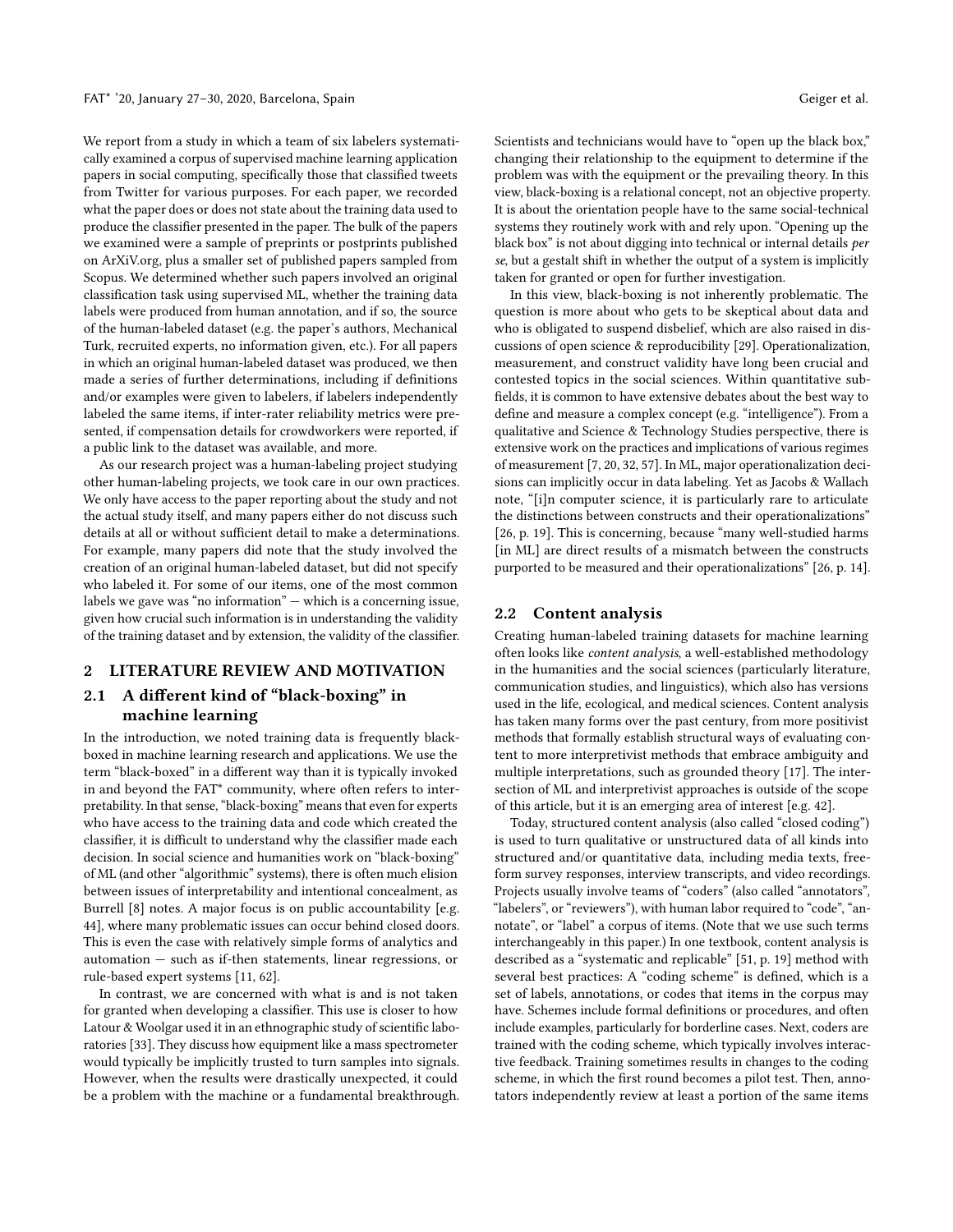throughout the entire process, with a calculation of "inter-annotator agreement" or "inter-rater reliability." Finally, there is a process of "reconciliation" for disagreements, which is sometimes by majority vote without discussion and other times discussion-based.

Structured content analysis is a difficult, complicated, and laborintensive process, requiring many different forms of expertise on the part of both the coders and those who manage them. Historically, teams of students have often performed such work. With the rise of crowdwork platforms like Amazon Mechanical Turk, crowdworkers are often used for content analysis tasks, which are often similar to other kinds of common crowdworking tasks. Google's reCAPTCHA [\[66\]](#page-11-3) is a Turing test in which users perform annotation tasks to prove their humanness — which initially involved transcribing scanned phrases from books, but now involves image labeling for autonomous vehicles. There are major qualitative data analysis software tools that scaffold the content analysis process to varying degrees, such as MAXQDA or NVivo, which have support for inter-annotator agreement metrics. There have also been many new software platforms developed to support more micro-level annotation or labeling at scale, including in citizen science, linguistics, content moderation, and more general-purpose use cases [\[5,](#page-10-16) [9,](#page-10-17) [21,](#page-10-18) [34,](#page-10-19) [41,](#page-10-20) [47\]](#page-11-4). For example, the Zooniverse [\[59\]](#page-11-5) provides a common platform for citizen science projects across different domain application areas, which let volunteers make judgements about items, which are aggregated and reconciled in various ways.

# 2.3 Meta-research and methods papers in linguistics and crowdsourcing

Our paper is also in conversation with various meta-research and standardization efforts in linguistics, crowdsourcing, and other related disciplines. Linguistics and Natural Language Processing have long struggled with issues around standardization and reliability of linguistic tagging. Linguistics researchers have long developed best practices for corpus annotation [e.g. [24\]](#page-10-21), including recent work about using crowdworkers [\[52\]](#page-11-6). Annotated corpus projects often release guidelines and reflections about their process. For example, the Linguistic Data Consortium's guidelines for annotation of English-language entities (version 6.6) is 72 single-spaced pages [\[10\]](#page-10-22). A universal problem of standardization is that there are often too many standards and not enough enforcement. As [\[3\]](#page-10-23) notes, 33-81% of linguistics/NLP papers in various venues do not even mention the name of the language being studied (usually English). A meta-research study found only 1 in 9 qualitative papers in Human-Computer Interaction reported inter-rater reliability metrics [\[35\]](#page-10-24).

Another related area are meta-research and methods papers focused on identifying or preventing low-effort responses from crowdworkers — sometimes called "spam" or "random" responses, or alternatively "fraudsters" or "cheaters." Rates of "self-agreement" are often used, determining if the same person labels the same item differently at a later stage. One paper [\[40\]](#page-10-25) examined 17 crowdsourced datasets for sentiment analysis and found none had selfagreement rates (Krippendorf's alpha) above 0.8, with some lower than 0.5. Another paper recommends the self-agreement strategy in conjunction with asking crowdworkers to give a short explanation of their response, even if the response is never actually examined. [\[61\]](#page-11-7). One highly-cited paper [\[50\]](#page-11-8) proposes a strategy

in which crowdworkers are given some items with known labels (a gold/ground truth), and those who answer incorrectly are successively given more items with known labels, with a Bayesian approach to identifying those who are answering randomly.

#### 2.4 The data documentation movements

Our paper is also in conversation with two related movements in computationally-supported knowledge production that have surfaced issues around documentation. First, we see connections with the broader open science and reproducibility movements. Open science is focused on a range of strategies, including open access research publications, educational materials, software tools, datasets, and analysis code [\[12\]](#page-10-26). The reproducibility movement is deeply linked to the open science movement, focusing on getting researchers to release everything that is necessary for others to perform the same tasks needed to get the exact same results [\[29,](#page-10-9) [68\]](#page-11-9). This increasingly includes pushing for high standards for releasing protocols, datasets, and analysis code. As more funders and journals are requiring releasing data, the issue of good documentation for data and protocols is rising [\[16,](#page-10-27) [19\]](#page-10-28). There are also intersecting literatures on systems for capturing information in ML data flows and supply chains [\[15,](#page-10-29) [54,](#page-11-10) [60\]](#page-11-11), as well as supporting data cleaning [\[31,](#page-10-30) [55\]](#page-11-12). These issues have long been discussed in the fields of library and information science, particularly in Research Data Management [\[6,](#page-10-31) [37,](#page-10-32) [53,](#page-11-13) [56\]](#page-11-14).

A major related movement is in and around the FATML field, with many recent papers proposing training data documentation in the context of ML. Various approaches, analogies, and metaphors have been taken in this area, including "datasheets for datasets" [\[14\]](#page-10-33), "model cards" [\[39\]](#page-10-34), "data statements" [\[3\]](#page-10-23), "nutrition labels" [\[23\]](#page-10-35), a "bill of materials" [\[2\]](#page-10-36), "data labels" [\[4\]](#page-10-37), and "supplier declarations of conformity" [\[22\]](#page-10-38). Many go far beyond the concerns we have raised around human-labeled training data, as some are also (or primarily) concerned with documenting other forms of training data, model performance and accuracy, bias, considerations of ethics and potential impacts, and more. We discuss how our findings relate to this broader emerging area more in the concluding discussion.

# 3 DATA AND METHODS

# 3.1 Data: machine learning papers performing classification tasks on Twitter data

Our goal was to find a corpus of papers that were using original human annotation or labeling to produce a new training dataset for supervised ML. We restricted our corpus to papers whose classifiers were trained on data from Twitter, for various reasons: First, we did attempt to produce a broader corpus of supervised ML application papers, but found our search queries in academic search engines would either 1) be so broad that most papers were non-applied / theoretical papers or papers re-using public pre-labeled datasets; or 2) that the results were so narrow they excluded many canonical papers in this area, which made us suspect that they were nonrepresentative samples. Sampling to papers using Twitter data has strategic benefits for this kind of initial study. Data from Twitter is of interest to scholars from a variety of disciplines and topical interest areas, in addition to those who have an inherent interest in Twitter as a social media site. As we detail in appendix section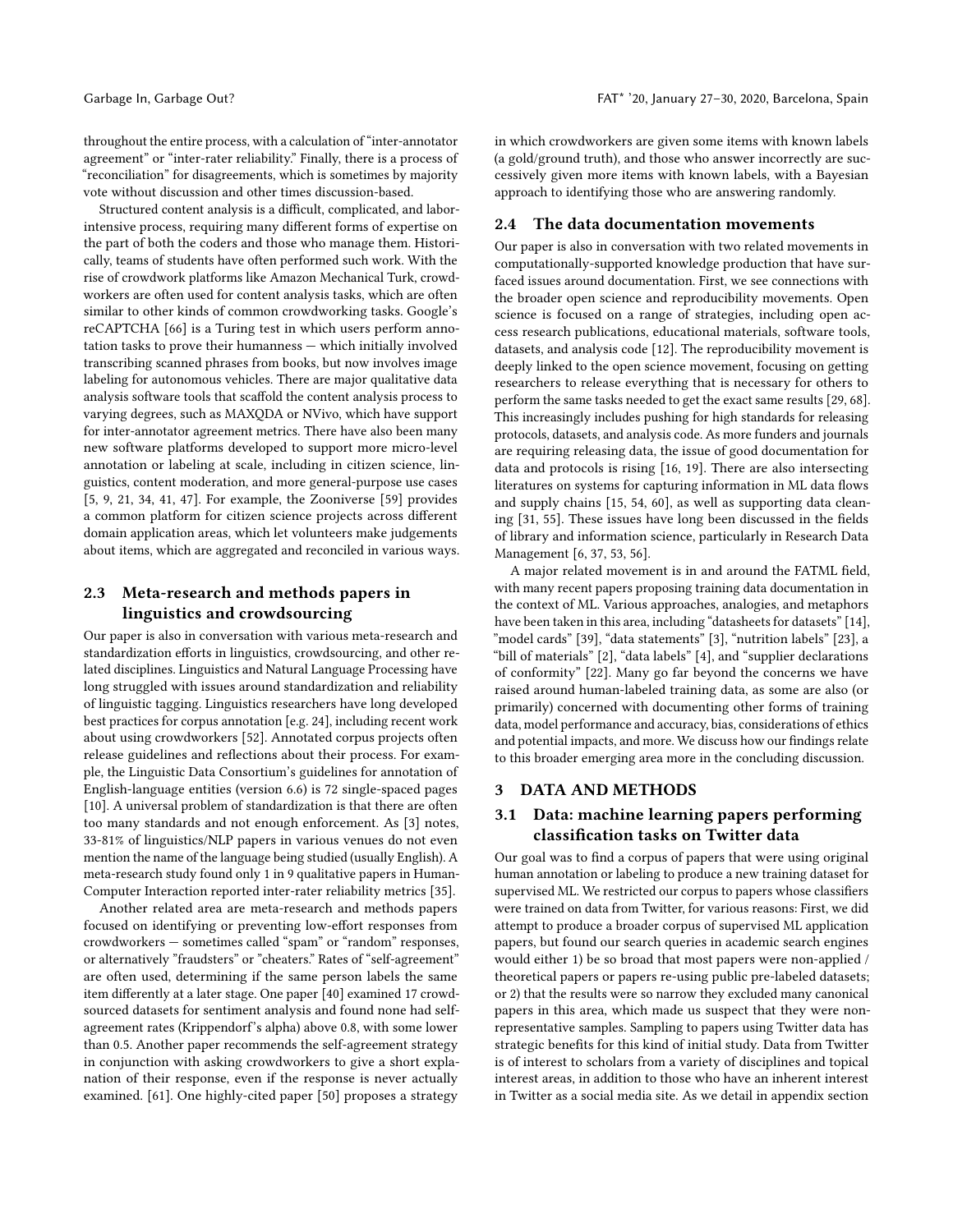[7.1.1,](#page-12-0) the papers represented political science, public health, NLP, sentiment analysis, cybersecurity, content moderation, hate speech, information quality, demographic profiling, and more.

We drew the main corpus of ML application papers from ArXiV, the oldest and most established "preprint" repositories, originally for researchers to share papers prior to peer review. Today, ArXiV is widely used to share both drafts of papers that have not (yet) passed peer review ("preprints") and final versions of papers that have passed peer review (often called "postprints"). Users submit to any number of disciplinary categories and subcategories. Subcategory moderators perform a cursory review to catch spam, blatant hoaxes, and miscategorized papers, but do not review papers for soundness or validity. We sampled all papers published in the Computer Science subcategories of Artificial Intelligence (cs.AI), Machine Learning (cs.LG), Social and Information Networks (cs.SI), Computational Linguistics (cs.CL), Computers and Society (cs.CY), Information Retrieval (cs.IR), and Computer Vision (CS.CV), the Statistics subcategory of Machine Learning (stat.ML), and Social Physics (physics.soc-ph). We filtered for papers in which the title or abstract included at least one of the words "machine learning", "classif\*", or "supervi\*" (case insensitive). We then filtered to papers in which the title or abstract included at least "twitter" or "tweet" (case insensitive), which resulted in 494 papers. We used the same query on Elsevier's Scopus database of peer-reviewed articles, selecting 30 randomly sampled articles, which mostly selected from conference proceedings. One paper from the Scopus sample was corrupted, so only 29 papers were examined.

ArXiV is likely not a representative sample of all ML publications. However, we chose it because ArXiV papers are widely accessible to the public, indexed in Google Scholar and other scholarly databases, and are generally considered citeable publications. The fact that many ArXiV papers are not peer-reviewed and that papers posted are not likely representative samples of ML research is worth considering when reflecting on the generalizability of our findings. However, given that such papers are routinely discussed in both academic literature and the popular press means that issues with their reporting of training data is just as crucial. Sampling from ArXiv also lets us examine papers at various stages in the peerreview cycle, breaking out preprints not (yet) published, preprints of later published papers, and postprints of published works. The appendix details both corpora, including an analysis of the topics and fields of papers (in [7.1.2\)](#page-12-1), an analysis of the publishers and publication types (e.g. an early preprint of a journal article, a final postprint of a conference proceeding, a preprint never published) and publishers (in [7.1.3](#page-13-0) and [7.1.2\)](#page-12-1). The final dataset can be found on GitHub and Zenodo.<sup>[1](#page-3-0)</sup>

## 3.2 Labeling team, training, and workflow

Our labeling team included one research scientist who led the project (RSG) and undergraduate research assistants, who worked for course credit as part of an university-sponsored research experience program (KY, YY, MD, JQ, RT, and JH). The project began with five students for one semester, four of whom continued on the project for the second semester. A sixth student replaced the student who did not continue. All students had some coursework in computer science and/or data science, with a range of prior experience in machine learning in both a classroom and applied setting. Students' majors and minors included Electrical Engineering & Computer Science, Data Science, Statistics, and Linguistics.

The labeling workflow was that each week, a set of papers were randomly sampled each week from the unlabled set of 494 ArXiV papers in the corpus. For two weeks, the 30 sampled papers from Scopus were selected. The five students independently reviewed and labeled the same papers each week, using a different web-based spreadsheet to record labels. The team leader synthesized labels and identified disagreement. The team met in person each week to discuss cases of disagreement, working to build a consensus about the proper label (as opposed to purely majority vote). The team leader facilitated these discussions and had the final say when a consensus could not be reached. The papers labeled for the first two weeks were in a training period, in which the team worked on a different set of papers not included in the dataset. In these initial weeks, the team learned the coding schema and the reconciliation process, which were further refined.

# 3.3 Second round verification and reconciliation

After 164 papers were labeled by five annotators, we conducted a second round of verification. This was necessary both because there were some disagreements in labeling and changes made to the coding schema (discussed in appendix [7.2.2\)](#page-15-0). All labels for all 164 papers were independently re-examined by at least two of the six team members. Annotators were given a summary of the original labels in the first round and were instructed to review all papers, being mindful of how the schema and instructions had changed. We then aggregated, reconciled, and verified labels in the same way as in the first round. For papers where there was no substantive disagreement on any question between those who re-examined it in the second round, the paper's labels were considered to be final. For papers where there was any substantive disagreement on any question, the paper was either discussed to consensus in the same manner as in the first round or decided by the team leader. The final schema and instructions are in the appendix, section [7.4.](#page-15-1)

Finally, we cleaned up issues with labels around implicit or blank values using rule-based scripts. We learned our process involved some ambiguities around whether a subsequent value needed to be filled in. For example, if a paper was not using crowdworkers, then the instructions for our schema were that the question about crowdworker compensation was to remain blank. However, we found we had cases where "reported crowdworker compensation" was "no" for papers that did not use crowdworkers. This would be concerning had we had a "yes" for such a variable, but found no such cases. We recoded questions about pre-screening for crowdwork platforms (implied by using crowdworkers in original human annotation source) and the number of human annotators.

We measured interrater reliability metrics using mean percent total agreement, or the proportion of cases where all labelers initially gave the same label. This is a more stringent metric than Fleiss's kappa and Krippendorf's alpha, and our data does not fit the assumptions for those widely-used metrics. IRR rates for round one were relatively low: across all questions, the mean percent total

<span id="page-3-0"></span><sup>1</sup><https://doi.org/10.5281/zenodo.3564844> and<https://github.com/staeiou/gigo-fat2020>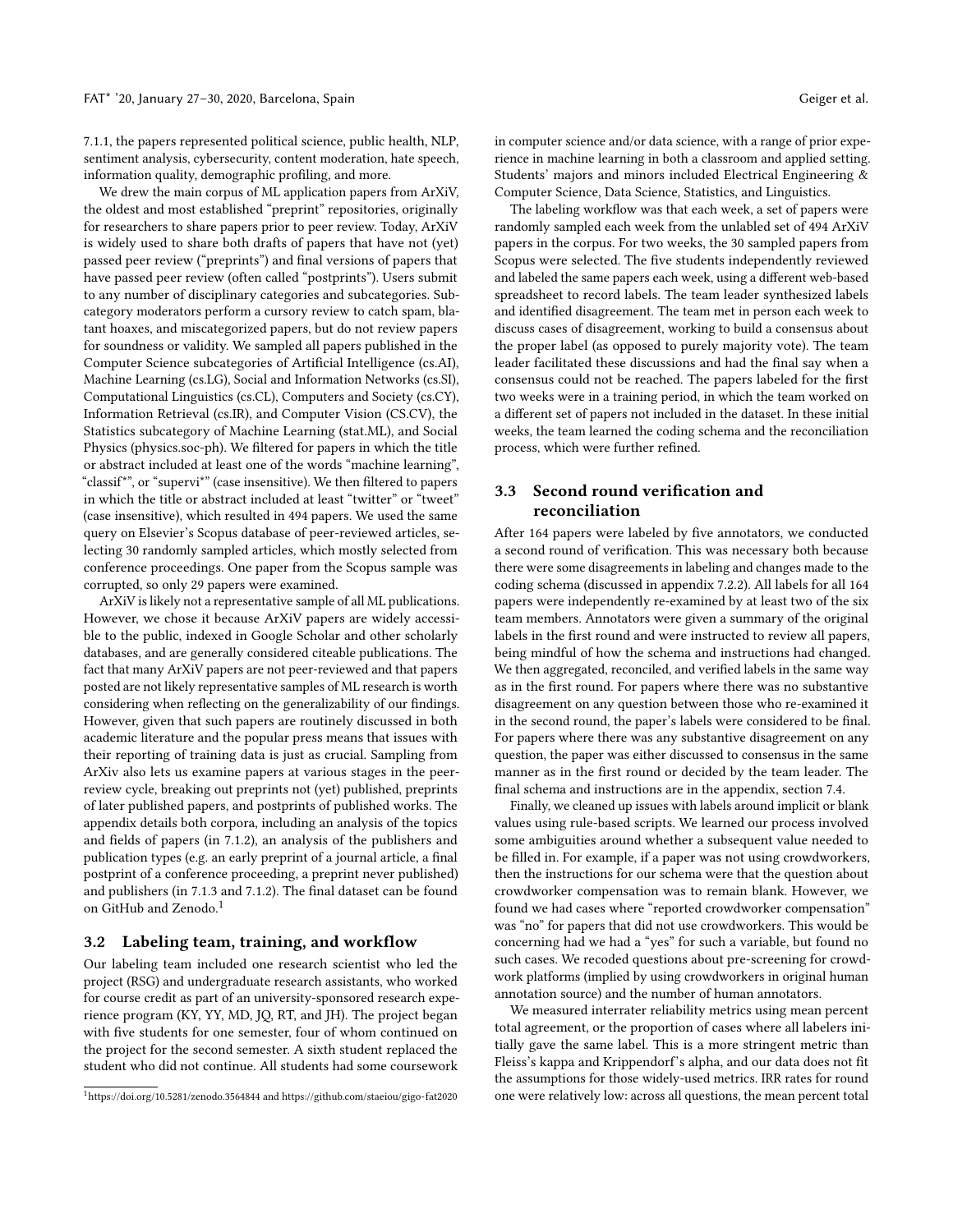agreement was 66.67%, with the lowest question having a rate of 38.2%. IRR rates for round two were quite higher: the mean percent total agreement across all questions was 84.80% and the lowest agreement score was 63.4% (for "used external human annotation", which we discuss later). We are confident about our labeling process, especially because these individual ratings were followed by an expert-adjudicated discussion-based reconciliation process, rather than simply counting majority votes. We detail more information and reflection about interrater reliability in appendix section [7.2.1.](#page-13-1)

# <span id="page-4-2"></span>3.4 Raw and normalized information scores

We quantified the information about training data in papers, developing a raw and normalized information score, as different studies demanded different levels of information. For example, our question about whether inter-annotator agreement metrics were reported is only applicable for papers involving multiple annotators. Our questions about whether prescreening was used for crowdwork platforms or whether crowdworker compensation was reported is only relevant for projects using crowdworkers. However, some kinds of information are relevant to all papers that involve original human annotation: who the annotators are (annotation source), annotator training, formal instructions or definitions were given, the number of annotators involved, whether multiple annotators examined the same items, or a link to a publicly-available dataset.

For raw scores, papers involving original human annotation received one point each for reporting the six items mentioned above. In addition, they received one point per question if they included information for each of the two questions about crowdworkers if the project used crowdworkers, and one point if they reported interannotator metrics if the project used multiple annotators per item. For the normalized score, the raw score was divided by the highest possible raw score.<sup>[2](#page-4-0)</sup> We only calculated scores for papers involving original human annotation. Finally, we conducted an analysis of information scores by various bibliometric factors, which required determining such factors for all papers. For all ArXiV papers, we determined whether the PDF was a pre-print not (yet) published in another venue, a post-print identical in content to a published version, or a pre-print version of a paper published elsewhere with different content. For all Scopus papers and ArXiV post-prints, we also determined the publisher. We detail these in appendix [7.1.2.](#page-12-1)

# 4 FINDINGS

#### 4.1 Original classification task

The first question was whether the paper was conducting an original classification task using supervised machine learning. Our keyword-based process of generating the corpus included many papers not in this scope. However, defining the boundaries of supervised ML and classification tasks is difficult, particularly for papers that are long, complex, and ambiguously worded. We found that some papers claimed to be using ML, but when we examined the details, these did not fall under our definition. We defined machine learning broadly, using a common working definition in which machine learning includes any automated process that does not exclusively rely on explicit rules, in which the performance of a

task increases with additional data. This includes simple linear regressions, for example, and there is much debate about if and when simple linear regressions are a form of ML. However, as we were also looking for classification tasks, linear regressions were only included if it is used to make a prediction in a set of defined classes. We defined an "original" classifier to mean a classifier the authors made based on new or old data, which excludes the exclusive use of pre-trained classifiers or models.

<span id="page-4-1"></span>Table 1: Original classification task

|        |     | Count Proportion |
|--------|-----|------------------|
| Yes    | 142 | 86.59%           |
| No     | 17  | 10.37%           |
| Unsure | 5   | 3.05%            |

As table [1](#page-4-1) shows, the overwhelming majority of papers in our dataset were involved in an original classification task. We placed 5 papers in the "unsure" category — meaning they did not give enough detail for us to make this determination, or that they were complex boundary cases. One of the "unsure" cases clearly used labels from human annotation, and so we answered the subsequent questions, which is why the counts in Table 2 add up to 143 (as well as some other seeming disparities in later questions).

# 4.2 Labels from human annotation

One of the major issues we had to come to a consensus around was whether a paper used labels from human annotation. We observed a wide range of cases in which human judgment was brought to bear on the curation of training data. Our final definition required that "the classifier [was] at least in part trained on labeled data that humans made for the purpose of the classification problem." We decided on a working definition that excluded many "clever uses of metadata" from this category, but did allow some cases of "self-annotation" from social media, which were typically the most borderline cases on the other side. For example, one case from our examples we decided was human annotation used specific politically-inflected hashtags to automatically label tweets as for or against a position, for use in stance detection (e.g. #ProChoice versus #ProLife). However, these cases of self-annotation would all be considered external human annotation rather than original human annotation, and so the subsequent questions about the annotation process would be not applicable. Another set of borderline cases involved papers where no human annotation was involved in the curation of the training dataset that was used to build the classifier, but human annotation was used for validation purposes. We did not consider these to involve human annotation as we originally defined it in our schema, even though the same issues arise with equal significance for the validity of such research.

Table 2: Labels from human annotation

|        |    | Count Proportion |
|--------|----|------------------|
| Yes    | 93 | 65.04%           |
| No     | 46 | 32.17%           |
| Unsure | 4  | 2.79%            |

<span id="page-4-0"></span> ${}^{2}$ By 6 if neither crowdworkers nor multiple annotators were used, by 7 if multiple annotators were used, by 8 if crowdworkers were used, and by 9 if both were used.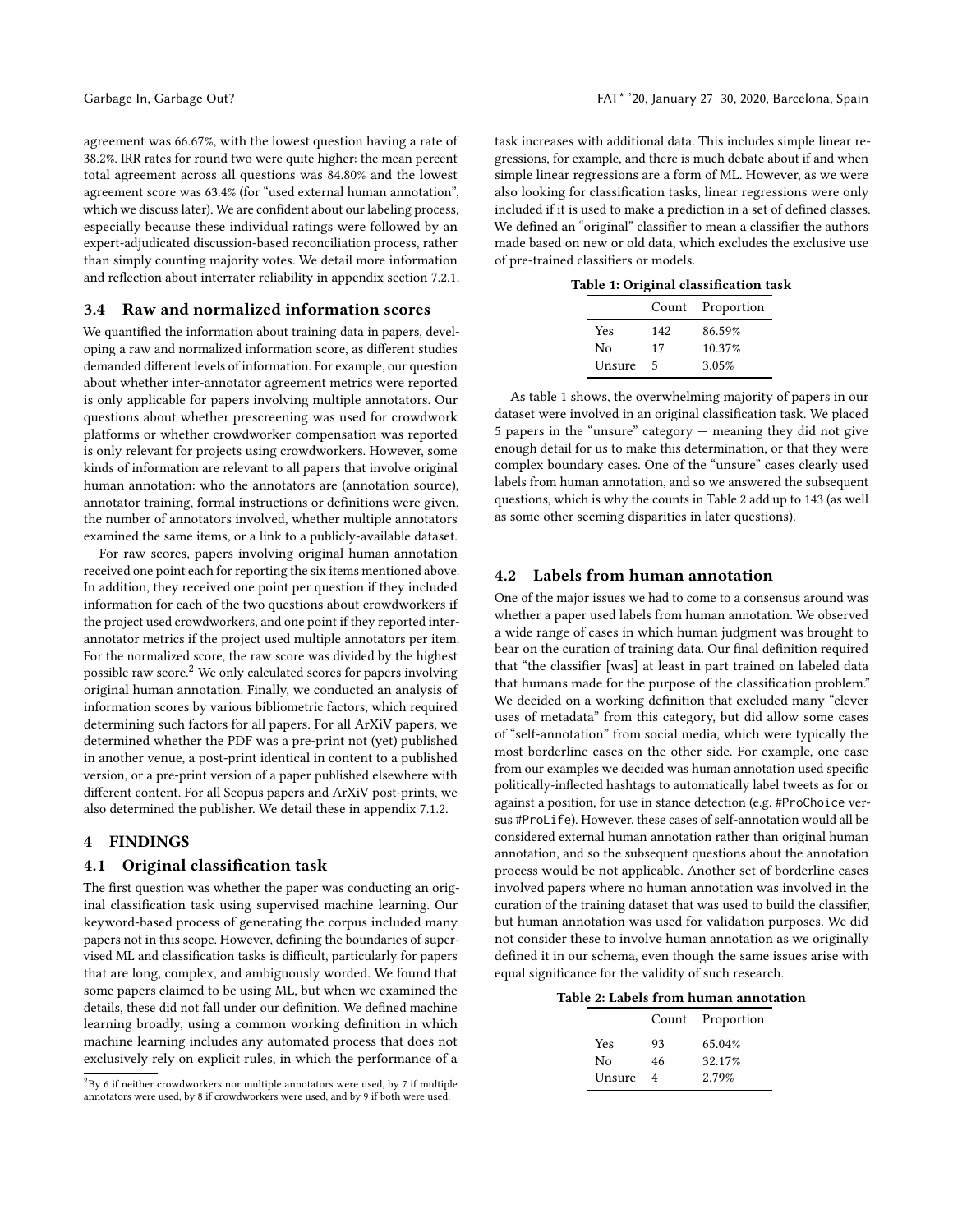# <span id="page-5-3"></span>4.3 Used original human annotation and external human annotation

Our next two questions were about whether papers that used human annotation used original human annotation, which we defined as a process in which the paper's authors obtained new labels from humans for items. It is common in ML research to re-use public datasets, and many of papers in our corpus did so. We also found 10 papers in which external and original human annotation was combined to create a new training dataset. For these reasons, we modified our schema to ask separate questions for original and external human annotation data, to capture all three cases (using only original, only external, or both). Tables [3](#page-5-0) and [4](#page-5-0) show the breakdown for both questions. We only answered the subsequent questions about the human annotation process for the papers producing an original human annotated dataset.

#### <span id="page-5-0"></span>Table 3: Used original human annotation

|        |    | Count Proportion |
|--------|----|------------------|
| Yes    | 72 | 75.00%           |
| Nο     | 21 | 21.88%           |
| Unsure | 3  | 3.13%            |

## Table 4: Used external human annotation data

|            | Count | Proportion |
|------------|-------|------------|
| Nο         | 61    | 63.54%     |
| <b>Yes</b> | 32    | 33.33%     |
| Unsure     | ٩     | 3.13%      |
|            |       |            |

## 4.4 Original human annotation source

Our next question asked who the annotators were, for the 74 papers that used original human annotation. The possible options were: the paper's authors, Amazon Mechanical Turk, other crowdworking platforms, experts/professionals, other, and no information. We took phrases like "we labeled" (with no other details) to be an implicit declaration that the paper's authors did the labeling. If the paper discussed labelers' qualifications for the task beyond an average person, we labeled it as "experts / professionals." For example, some of our boundary cases involved recruiting students to label sentiment. One study involved labeling tweets with both English and Hindi text and noted that the students were fluent in both languages – which we considered to be in the "experts / professionals" category. Another paper we included in this category recruited students to label tweets with emojis, noting that the recruited students "are knowledgeable with the context of use of emojis."

As table [5](#page-5-1) shows, we found a diversity of approaches to the recruitment of human annotators. The plurality of papers involved the paper's authors doing the annotation work themselves. The next highest category was "no information," which was found in almost a quarter of the papers using original human annotation. Experts / professionals was far higher than we expected, although we took any claim of expertise for granted. Crowdworkers constituted a far smaller proportion than we expected, with Amazon Mechanical Turk and other platforms collectively comprising about 15% of papers. Almost all of the other crowdworking platforms specified were CrowdFlower/FigureEight, with one paper using oDesk.

<span id="page-5-1"></span>Table 5: Original human annotation source

|                         | Count | Proportion |
|-------------------------|-------|------------|
| Paper's authors         | 22    | 29.73%     |
| No information          | 18    | 24.32%     |
| Experts / professionals | 16    | 21.62%     |
| Amazon Mechanical Turk  | 3     | 4.05%      |
| Other crowdwork         | 8     | 10.81%     |
| )ther                   |       | 9.46%      |

# 4.5 Number of human annotators

Our instructions for the question about the number of human annotators was not precise and had one of the lower levels of inter-rater reliability. If the paper included information about the number of human annotators, the instructions were to put such a number, leaving the field blank for no information. Most of the disagreement was from differences around how papers report the number of annotators used. For example, some papers specified the total number of humans who worked on the project annotating items, while others only specified how many annotators were used per item (particularly for those using crowdworkers), and a few reported both. Some involved a closed set of annotators who all examined the same set of items, similar to how our team operated. Other papers involved an open set of annotators, particularly drawn from crowdworking platforms, but had a consistent number of annotators who reviewed each item. Due to these inconsistencies, we computationally re-coded responses into the presence of information about the number of human annotators. These are both important aspects to discuss, although it is arguably more important to discuss the number of annotators who reviewed each item. In general, having more annotators review each item provides a more robust way of determining the validity of the entire process, although this also requires caluclating inter-annotator agreement metrics.

<span id="page-5-2"></span>

|     |    | Count Proportion |
|-----|----|------------------|
| Yes | 41 | 55.40%           |
| No. | 33 | 44.60%           |

As table [6](#page-5-2) shows, a slim majority of papers using original human annotation specified the number of annotators involved in some way. Based on our experiences, we typically noticed that papers discussing the number of annotators often fell into two categories: 1) a small closed team (more often 2-3, sometimes 4-6) that were either the papers' authors or recruited directly by the authors, who tended to perform the same amount of work for the duration of the project; or 2) a medium to large (25-500) open set of annotators, typically but not necessarily recruited through a crowdworking platform, who each performed highly variable amounts of work.

#### 4.6 Formal definitions and instructions

Our next question was about whether instructions or guidelines with formal definitions or examples are reportedly given to annotators. Formal definitions and concrete examples are both important, as they help annotators understand how the researchers have operationalized the concept in question and determine edge cases. With no or ambiguous definitions/examples, there could be fundamental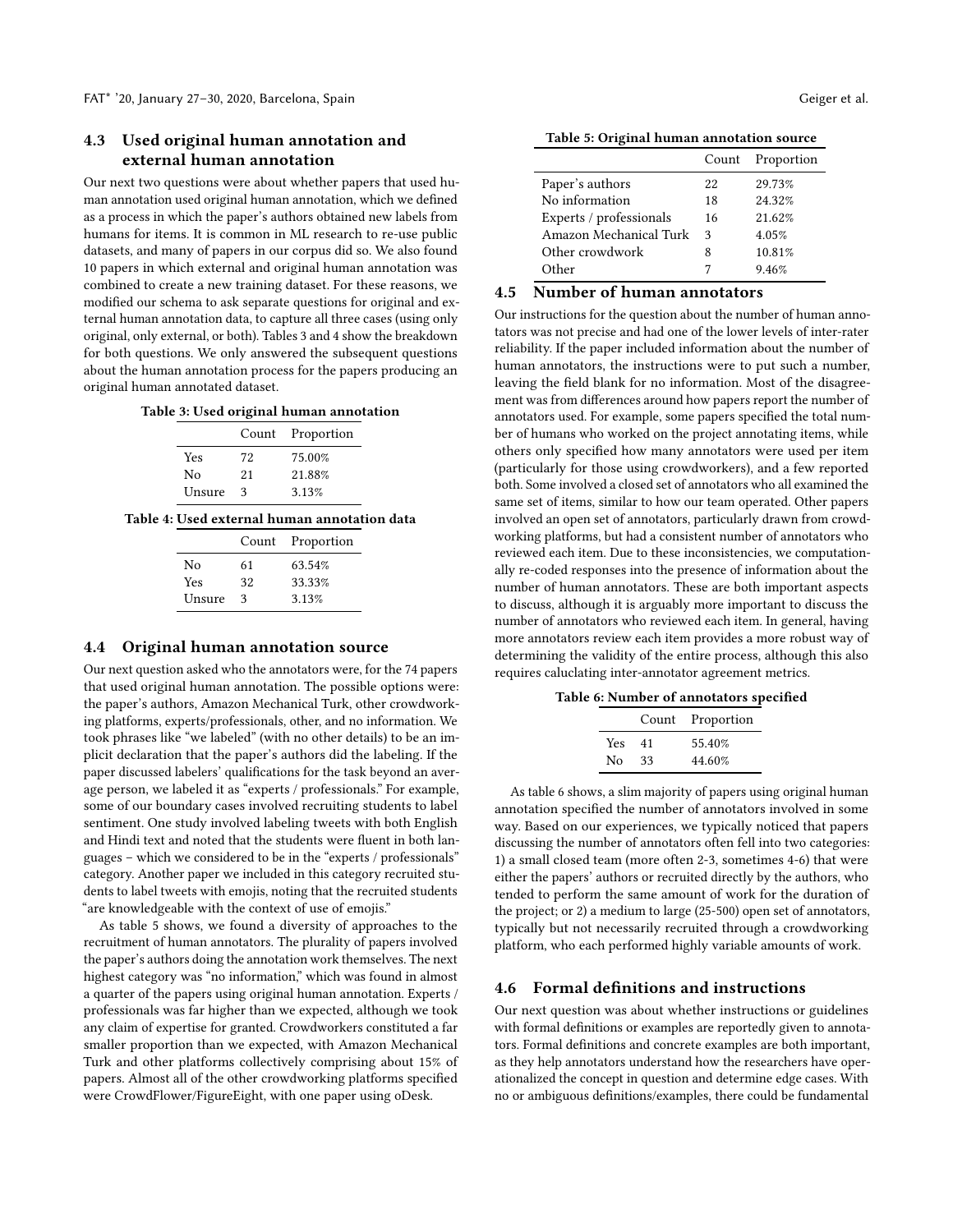misunderstandings that are not captured by inter-annotator agreement metrics, if all annotators make the same misunderstandings. We defined two levels: giving no instructions beyond the text of a question, then giving definitions for each label and/or concrete examples. The paper must describe or refer to instructions given (or include them in supplemental materials), otherwise, we categorized it "No Information". Some borderline cases involved authors labeling the dataset themselves, where the paper presented a formal definition, but only implied that it informed the labeling – which we took to be a formal definition. As table [7](#page-6-0) shows, the plurality of papers did not provide enough information to make a determination (it is rare for authors to say they did not do something), but 43.2% provided definitions or examples.

Table 7: Formal instructions

<span id="page-6-0"></span>

|                                            |    | Count Proportion |
|--------------------------------------------|----|------------------|
| No information                             | 35 | 47.30%           |
| Instructions w/formal definitions/examples | 32 | 43.24%           |
| No instructions beyond question text       |    | 9.46%            |

# 4.7 Training for human annotators

We defined training for human annotators to involve some kind of interactive process in which the annotators have the opportunity to receive some kind of feedback and/or dialogue about the annotation process. We identified this as a distinct category from both the qualifications of the annotators and the instructions given to annotators, which are examined in other questions. Training typically involved some kind of live session or ongoing meeting in which annotators' progress was evaluated and/or discussed, where annotators had the chance to ask questions or receive feedback on why certain determinations did or did not match definitions or a schema. We used our own team's process as an example of this, and found several papers that used a similar roundtable process, which went into detail about interactions between team members. Cases in which the paper only specified that annotators were given a video or a detailed schema to review were not considered training details, as this was a one-way process and counted as definitions/instructions.

<span id="page-6-1"></span>

|  |  |  |  | Table 8: Training for human annotators |
|--|--|--|--|----------------------------------------|
|--|--|--|--|----------------------------------------|

|                       |    | Count Proportion |
|-----------------------|----|------------------|
| No information        | 63 | 85.14%           |
| Some training details | 11 | 14.86%           |

The overwhelming majority of papers did not discuss such issues, as table [8](#page-6-1) shows, with 15% of papers involving a training session. Because we had a quite strict definition for what constitutes training (versus what many may think of around "trained annotators"), this is expected. We also are not all that concerned with this low number, as there are many tasks that likely do not require specialized training — unlike our project, which required both specific expertise in an area and with our complicated schema.

# 4.8 Pre-screening for crowdwork platforms

Crowdwork platforms let employers pre-screen or test for traits, skills, or performance metrics, which significantly narrows the

pool of crowdworkers. For example, "project-specific pre-screening" involves offering a sample task with known outcomes: if the crowdworker passed, they would be invited to annotate more items. 5 of the 11 papers using crowdworkers reported using this approach. Platforms also often have location-based screening (e.g. US-only), which 2 papers reported using. Some crowdwork platforms have a qualification for workers who have a positive track record based on total employer ratings (e.g. AMT Master). Platforms also offer generic skills-based tests for certain kinds of work (e.g. Crowd-Flower's Skill Tests). These last two qualifications were in our coding schema, but no papers reported using them.

| Table 9: Prescreening for crowdwork platforms |  |  |
|-----------------------------------------------|--|--|
|-----------------------------------------------|--|--|

|                               |   | Count Proportion |
|-------------------------------|---|------------------|
| Project-specific prescreening | 5 | 45.0%            |
| Location qualification        |   | 18.0%            |
| No information                |   | 36.0%            |

# 4.9 Multiple annotator overlap and reporting inter-annotator agreement

Our next two questions were about using multiple annotators to review the same items (multiple annotator overlap) and whether inter-annotator agreement metrics were reported. Having multiple independent annotators is typically a foundational best practice in structured content analysis, so that the integrity of the annotations and the schema can be evaluated (although see [\[35\]](#page-10-24)). For multiple annotator overlap, our definitions required papers state whether all or some of the items were labeled by multiple labelers, otherwise "no information" was recorded. Then, for papers that did multiple annotator overlap, we examined whether any inter-annotator agreement metric was reported. We did find one paper that did not explicitly state that multiple labelers overlapped, but did report inter-annotator agreement metrics. This implicitly means that at least some of the items were labeled by multiple labelers, but for consistency, we keep the "no information" label for this case. We did not record what kind of inter-annotator metric was used, such as Cohen's kappa or Krippendorff's alpha, but many different metrics were used. We also did not record what the exact statistic was, although we did notice a wide variation in what was considered an acceptable or unacceptable score for inter-annotator agreement.

|  |  |  |  | Table 10: Multiple annotator overlap |  |
|--|--|--|--|--------------------------------------|--|
|--|--|--|--|--------------------------------------|--|

<span id="page-6-2"></span>

|                                              |       | Count      | Proportion |
|----------------------------------------------|-------|------------|------------|
| No information                               |       | 34         | 45.95%     |
| Yes for all items                            |       | 31         | 41.89%     |
| Yes for some items                           |       | 6          | 8.11%      |
| No                                           |       | 3          | 4.05%      |
| Table 11: Reported inter-annotator agreement |       |            |            |
|                                              | Count | Proportion |            |
| Yes                                          | 26    | 70.27%     |            |

For multiple annotator overlap, table [10](#page-6-2) shows that just under half of all papers that involved an original human annotation task

No 11 29.73%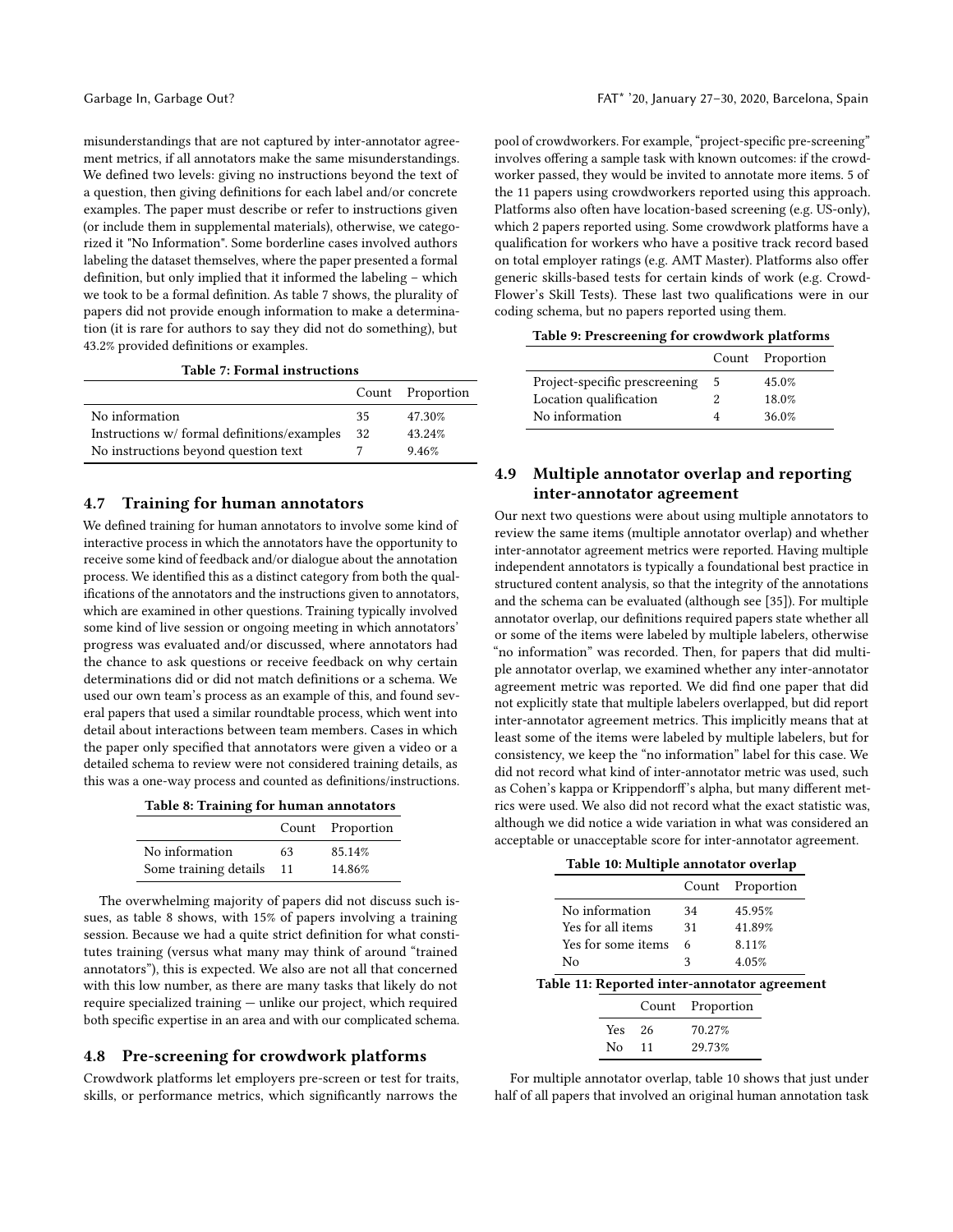did not provide explicit information one way or the other about whether multiple annotators reviewed each item. This includes the one paper that reported inter-annotator agreement metrics, but did not specify whether overlap was for all items or some items. Only three papers explicitly stated that there was no overlap among annotators, and so it is quite likely that the papers that did not specify such information did not engage in such a practice. For the 37 papers that did involve some kind of multiple annotator overlap, the overwhelming majority of this subsample (84%) involved multiple annotation of all items, rather than only some items. We also found that for papers that did involve some kind of multiple overlap, the large majority of them ( 70%) did report some metric of inter-annotator agreement, as table [11](#page-6-2) indicates.

#### 4.10 Reported crowdworker compensation

Crowdworking is often used because of the low cost, which can be far below minimum wage in certain countries. Researchers and crowdworkers have been organizing around issues related to the exploitation of crowdworkers in research, advocating ethical practices including fair pay [\[58\]](#page-11-15). We examined all papers involving crowdworkers for any indication of compensation, and found zero mentioned compensation. We did find that some papers using other sources of human annotation (e.g. students) discussed compensation for annotators, but this was not in our original schema.

# 4.11 Link to dataset available

Our final question was about whether the paper contained a link to the dataset containing the original human annotated training dataset. Note that this question was only answered for papers involving some kind of original or novel human annotation, and papers that were exclusively re-using an existing open or public dataset were left blank to avoid double-counting. We did not follow such links or verify that such data was actually available. As table [12](#page-7-0) shows, the overwhelming majority of papers did not include such a link, with 8 papers (10.81%) using original human-annotated training datasets linking to such data. Given the time, labor, expertise, and funding in creating original human annotated datasets, authors may be hesitant to release such data until they feel they have published as many papers as they can.

<span id="page-7-0"></span>

|  |  | Table 12: Link to dataset available |  |
|--|--|-------------------------------------|--|
|  |  |                                     |  |

|     |      | Count Proportion |
|-----|------|------------------|
| No. | - 66 | 89.19%           |
| Yes | -8   | 10.81%           |

# 5 PAPER INFORMATION SCORES

The raw and normalized information scores (see section [3.4](#page-4-2) for methodology) were calculated for all papers that involved original human annotation. As previously discussed, our corpora represent a likely non-representative sample of ML research, even if bounded to social computing. Our relatively small sample sizes combined with the number of multiple comparisons would mean that thresholds for statistical significance would need to be quite high. Instead, we present these results to help provide an initial framework and limited results on this issue, intended to help inform a broader

and more systematic evaluation the ML literature. We do observe quite varying ranges and distributions of information scores, which does give evidence to the claim that there is substantial and wide variation in the practices around human annotation, training data curation, and research documentation.

# 5.1 Overall distributions of information scores

Figure [1](#page-7-1) shows histograms for raw and normalized information scores, which both suggest a bimodal distribution, with fewer papers at the both extremes and the median. This suggests that there are roughly two populations of researchers, with one centered around raw scores of 1-2 and normalized scores of 0.25 and one centered around raw scores of 5 and normalized scores of 0.7. The normalized information score ranged from 0 to 1, with 6 papers having a normalized score of 0 and only 1 paper with a score of 1. The raw information score ranged from 0 to 7, with no paper receiving a full score of 8 or 9, which would have required a study involving crowdworkers, multiple overlap, and open datasets. Overall, the mean normalized information score was 0.441, with a median of 0.429 and a standard deviation of 0.261. The mean raw score was 3.15, with a median of 3.0 and a standard deviation of 2.05.

<span id="page-7-1"></span>



# 5.2 Information scores by corpus and publication type

Figure [2](#page-8-0) shows two boxplots<sup>[3](#page-7-2)</sup> of normalized information scores that are based on different intersecting categories of publication type and status. The left figure compares scores in four categories: all papers in the Scopus sample (non-ArXived), ArXiv preprints that were never (or are not yet) published, and ArXiv preprints that were either postprints or preprints of a traditional publication. The category with the lowest median score are papers from the Scopus sample, which is followed closely by ArXiv preprints never published, although preprints never published had a much larger IQR and standard deviation. Postprints of publications had a similar IQR and standard deviation as preprints never published, but a much higher median score. Preprints of publications had a similar median score as postprints, but with a much smaller IQR and standard deviation. The righthand figure plots publication types for the combined corpora. Conference proceedings and ArXiv preprints never published have somewhat similar medians and IQRs, with journal articles having a higher median of 0.5 and a much narrower IQR. While we hesitate to draw generalizable conclusions, we see these findings indicating a wide range of factors potentially at play.

<span id="page-7-2"></span> $^3$  The main box is the inter-quartile range (IQR), or the 25th  $\&$  75th percentiles. The middle red line is the median, the green triangle is the mean, and the outer whiskers are 5th & 95th percentiles.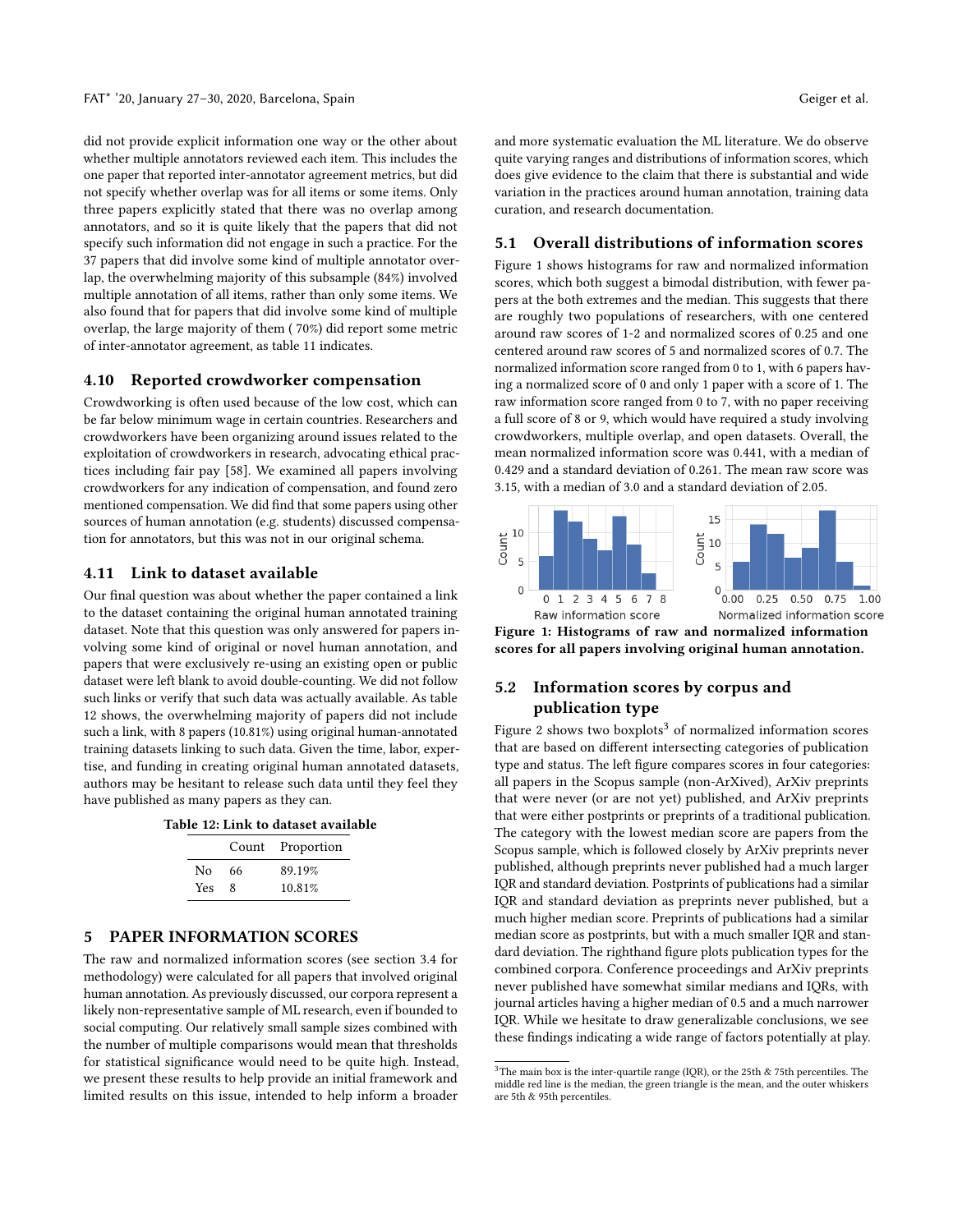<span id="page-8-0"></span>

Figure 2: Boxplots of normalized information scores by type of paper. Top: scores by corpus and preprint/postprint status. Bottom: scores from both corpora by publication type.

# 5.3 Information scores by publisher

Figure [3](#page-8-1) shows boxplots for normalized information scores by publisher, split between papers sampled from ArXiv and Scopus. The boxplots are ordered by the median score per publisher. In papers in the ArXiv corpus, those that were pre- or post-prints of papers published by the professional societies Association for Computing Machinery (ACM) or Association of Computational Linguistics (ACL) tied for the highest median scores of 0.667, with similar IQRs. These were followed by Springer and Elsevier, with respective medians 0.625 and 0.603 and narrower IQRs. ArXiv preprints not published elsewhere had a median score of 0.381 and the highest IQR and standard deviation (0.289), suggesting that it represents a wide range of papers. The publishers at the lower end of the scale included AAAI, with a median of 0.444 and a narrower IQR, and IEEE, with a median of 0.226 and the second-highest IQR and standard deviation (0.327). Curiously, papers from the Scopus corpus show different results per-publisher, with the median scores of all publishers lower in the Scopus corpus than in the ArXiv corpus. Given the small number of papers in the Scopus sample, we hesitate to draw general conclusions, but suspect it indicates differences between all academic authors and those who post ArXiv postprints.

<span id="page-8-1"></span>

Figure 3: Boxplots of normalized information scores by publisher and corpus, ordered by median score.

## 6 CONCLUDING DISCUSSION

## 6.1 Findings

In the sample of ML application publications using Twitter data we examined, we found a wide range in levels of documentation about methodological practices in human annotation. While we hesitate to overly generalize our findings to ML at large, these findings do indicate concern, given how crucial the quality of training data is and the difficulty of standardizing human judgment. Yet they also give us hope, as we found a number of papers we considered to be excellent cases of reporting the processes behind their datasets. About half of the papers using original human annotation engaged in some form of multiple overlap, and about 70% of the papers that did multiple overlap reported metrics of inter-annotator agreement. The distribution of annotation information scores was roughly bimodal, suggesting two distinct populations of those who provide substantially more and less information about training data in their papers. We do see preliminary evidence that papers in our sample published by certain publishers/venues tended to have papers with far more information than others (e.g. ACM and ACL at the top end, followed closely by journal publishers Springer and Elsevier, with IEEE and AAAI proceedings at the lower end). Preprints exclusively published on ArXiv also had the widest range of scores.

# 6.2 Implications

Based on our findings and experiences in this project, we believe human annotation should be considered a core aspect of the research process, with as much attention, care, and concern placed on the annotation process as is currently placed on performancebased metrics like F1 scores. Our findings — while preliminary, descriptive, and limited in scope — tell us that there is much room for improvement. This paper also makes steps towards more largescale and systematic analyses of the research landscape, as well as towards standards and best practices for researchers and reviewers.

Institutions like journals, funders, and disciplinary societies have a major role to play in solutions to these issues. Most publications have strict length maximums, and many papers we scored highly spent a page or more describing their process. Reviewer expectations are crucial in any discussion of the reporting of methodological details in research publications. It could be that some authors did include such details, but were asked to take it out and add other material instead. Authors have incentives to be less open about the messiness inherent in research, as this may open them up to additional criticism. We see many parallels here to issues around reproducibility and open science, which are increasingly being tackled by universal requirements from journals and funders, rather than relying on individuals to change norms. Such research guidelines are common, including the COREQ standard for qualitative data analysis reporting [\[63\]](#page-11-16), a requirement by some journals. A number of proposed standards have been created around datasets for ML [\[2](#page-10-36)[–4,](#page-10-37) [14,](#page-10-33) [22,](#page-10-38) [23,](#page-10-35) [39\]](#page-10-34), which are often framed as potential ways to mitigate bias and improve transparency and accountability. Several of these are broader proposals around reporting information about ML classifiers and models, which include various aspects beyond our study. In fact, given the recent explosion of proposals for structured disclosure or transparency documents around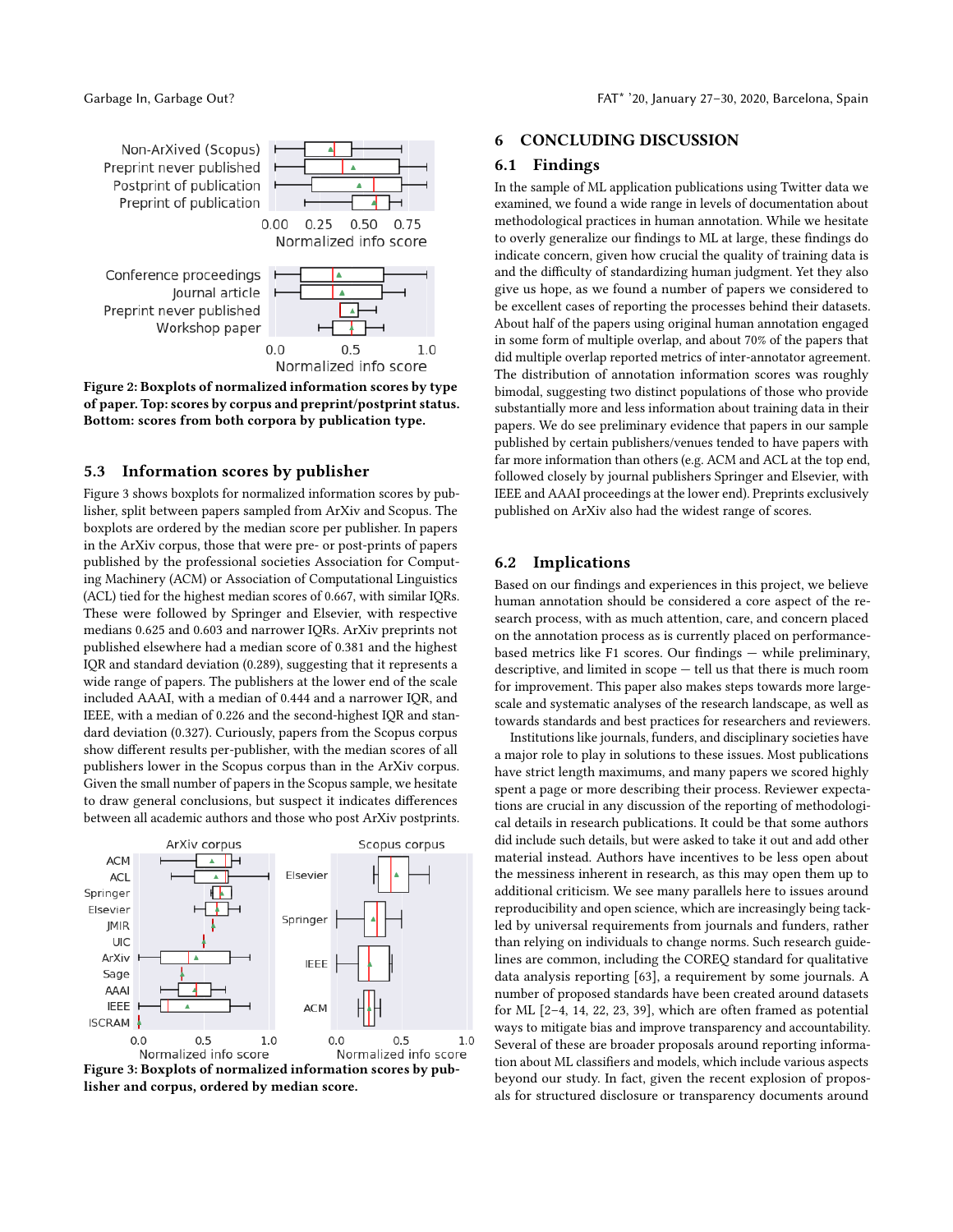ML, the Partnership on AI has recently created the "ABOUT ML" working group to arrive at a common format or standard. $^{4}$  $^{4}$  $^{4}$  [\[49\]](#page-11-17)

From our perspective, it is important to frame this issue as one of research validity and integrity: what kind of information about training data is needed for researchers, reviewers, and readers to have confidence in the model or classifier? As we observed in our discussions, we became skeptical about papers that did not adequately describe their human annotation processes. However, human annotation is a broad and diverse category of analytical activity, encompassing a wide range of structured human judgment brought to bear on items, some far more straightforward or complex. We saw the wide range papers that were engaged in various forms of annotation or labeling, even though we bounded our study to papers using data from Twitter. One important distinguishing factor is the difficulty of the task and the level of specific knowledge needed to complete it, which can vary significantly. Another key distinction may be between when there is expected to be only one 'right' answer and when there might be many valid answers.

Most importantly, we would not want a straightforward checklist to overdetermine issues of model integrity. A number of papers we read were missing details we thought were crucial for understanding that study, but would not make sense for a majority of papers we examined. If a checklist was created, it should not be seen as an end in itself. The classic principle of scientific replicability could be a useful heuristic: does the paper provide enough information about the labeling process such that any reader could (with sufficient resources and access to the same kind of human annotators) conduct a substantively identical human annotation process on their own? We also see a role for technical solutions to help scaffold adherence to these best practices. For example, major qualitative data analysis platforms like MAXQDA or NVivo have built-in support for inter-annotator agreement metrics. Several crowdsourcing and citizen science platforms for data labeling are built to support reconciliation for disagreements. Automated workflow, pipeline, and provenance tracking is an increasing topic in ML, although these can focus more on model building and tuning, taking data as given. We recommend such projects include human annotation as a first-class element, with customization as needed.

Finally, our own experience in this human annotation project studying human annotation projects has shown us the costs and benefits of taking an intensive, detailed, collaborative, and multistage approach to human annotation. On one side, we believe that after going through such a long process, we have not only better data, but also a much better contextual understanding of our object of study. Yet on the other hand, even though struggling over the labels and labeling process is an opportunity, our time- and laborintensive process did have a direct tradeoff with the number of items we were able to annotate. These issues and tradeoffs are important for ML researchers to discuss when designing their own projects and evaluating others.

## 6.3 Limitations and future work

Our study has limitations, as we only examined a sample of publications in the ML application space. First, we only examined papers that performing a classification task on tweets, which is likely not

a representative sample of ML application publications. We would expect to find different results in different domain application areas. Papers in medicine and health may have substantially different practices around reporting training data, due to strict reporting standards in clinical trials and related areas. We also generally examined papers that are posted on ArXiV (in addition to 30 papers sampled from Scopus) and ArXiV is likely to not be a representative sample of academic publications. ArXiV papers are self-submitted and represent a range of publication stages, from drafts not submitted to review, preprints in peer review, and postprints that have passed peer review. Future work should examine different kinds of stratified random samples to examine differences between various publishers, publication types, disciplines, topics, and other factors.

Our study only examined a set of the kinds of issues that scholars and practitioners in ML are examining when they call for greater transparency and accountability through documentation of datasets and models. We have not recorded information about what exactly the rates of inter-annotator agreement are. In particular, we did not record information about the reconciliation or adjudication process for projects which involve multiple overlap (e.g. majority rule, talking to consensus), which we have personally found to be a crucial and difficult process. Other questions we considered but did not include were: the demographics of the labelers, the number of labelers (total and per item), compensation beyond crowdworkers, whether instructions or screenshot of the labeling interface was included, and whether labelers had the option to choose "unsure" (vs. being forced to choose a label). We leave this for future work, but also found that each additional question made it more difficult for labelers. We also considered but did not have our team give a holistic score indicating their confidence in the paper (e.g. a 1-5 score, like those used in some peer reviewing processes).

Our study also has limitations that any human annotation project has, and we gained much empathy around the difficulties of human annotation. Our process is not perfect, and as we have analyzed our data, we have identified cases that make us want to change our schema even further or reclassify boundary cases. In future work, we would also recommend using a more structured and constrained system for annotation to capture the text that annotators use to justify their answers to various questions. ML papers are very long and complex, such that our reconciliation and adjudication process was very time-consuming. Finally, we only have access to what the publications say about the work they did, and not the work itself. Future work could improve on this through other methods, such as ethnographic studies of ML practitioners.

# APPENDIX

The appendix appears following the references section.

## ACKNOWLEDGMENTS

This work was funded in part by the Gordon & Betty Moore Foundation (Grant GBMF3834) and Alfred P. Sloan Foundation (Grant 2013- 10-27), as part of the Moore-Sloan Data Science Environments grant to UC-Berkeley. This work was also supported by UC-Berkeley's Undergraduate Research Apprenticeship Program (URAP). We thank many members of UC-Berkeley's Algorithmic Fairness & Opacity Group (AFOG) for providing invaluable feedback on this project.

<span id="page-9-0"></span><sup>4</sup><https://www.partnershiponai.org/tag/about-ml/>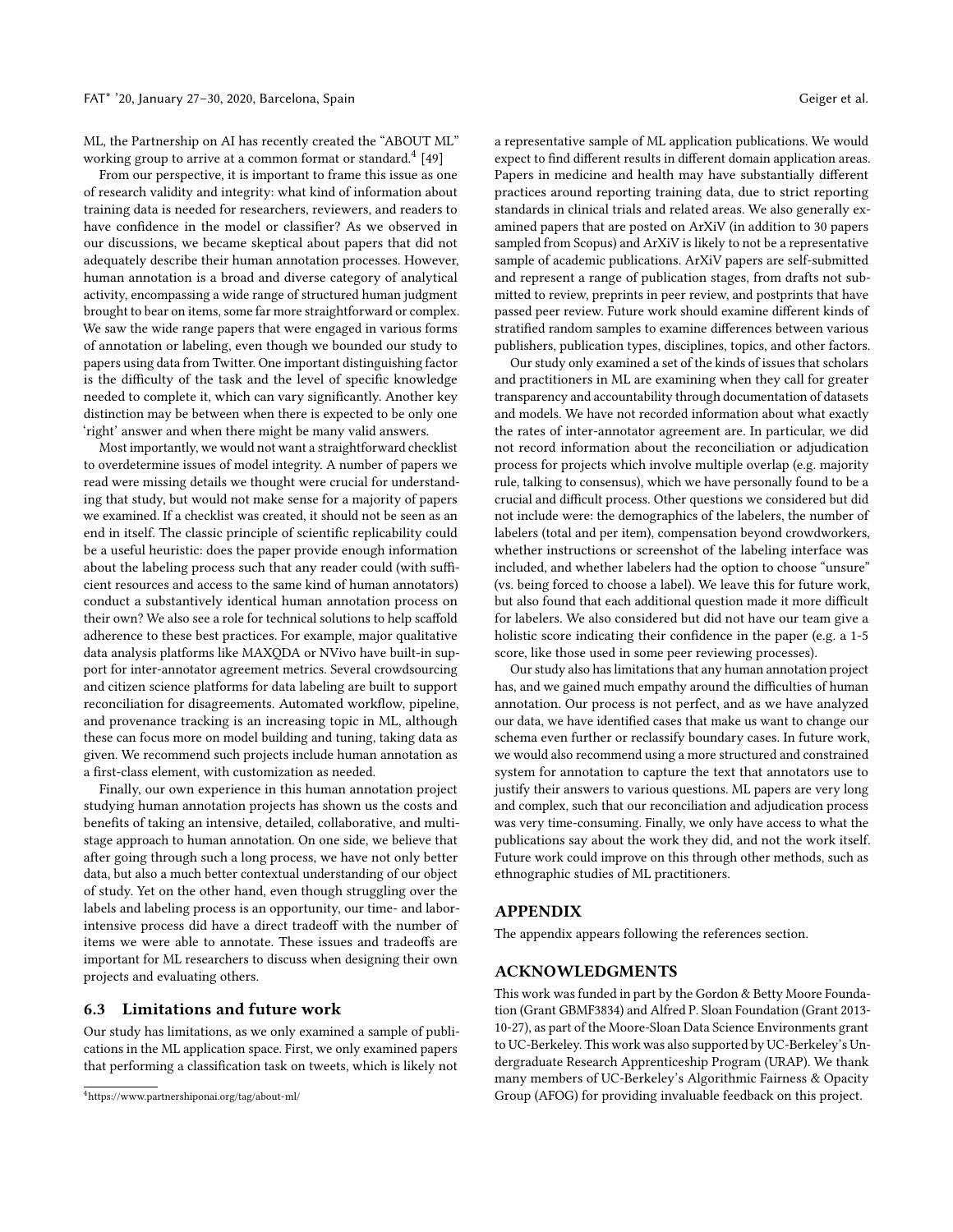## REFERENCES

- <span id="page-10-0"></span>[1] Charles Babbage. 1864. Passages from the Life of a Philosopher. Longman, Green, Longman, Roberts, and Green, London.
- <span id="page-10-36"></span>[2] Iain Barclay, Alun Preece, Ian Taylor, and Dinesh Verma. 2019. Towards Traceability in Data Ecosystems using a Bill of Materials Model. arXiv preprint arXiv:1904.04253 (2019).<https://arxiv.org/abs/1904.04253>
- <span id="page-10-23"></span>[3] Emily M Bender and Batya Friedman. 2018. Data statements for NLP: Toward mitigating system bias and enabling better science. Transactions of the ACL 6 (2018), 587–604. [https://www.mitpressjournals.org/doi/pdf/10.1162/tacl\\_a\\_00041](https://www.mitpressjournals.org/doi/pdf/10.1162/tacl_a_00041)
- <span id="page-10-37"></span>[4] Elena Beretta, Antonio Vetrò, Bruno Lepri, and Juan Carlos De Martin. 2018. Ethical and Socially-Aware Data Labels. In Annual International Symposium on Information Management and Big Data. Springer, 320–327.
- <span id="page-10-16"></span>[5] Kalina Bontcheva, Hamish Cunningham, Ian Roberts, Angus Roberts, Valentin Tablan, Niraj Aswani, and Genevieve Gorrell. 2013. GATE Teamware: a web-based, collaborative text annotation framework. Language Resources and Evaluation 47, 4 (Dec. 2013), 1007–1029.<https://doi.org/10.1007/s10579-013-9215-6>
- <span id="page-10-31"></span>[6] Christine L Borgman. 2012. The conundrum of sharing research data. Journal of the American Society for Information Science and Technology 63, 6 (2012), 1059– 1078.
- <span id="page-10-10"></span>[7] Geoffrey C Bowker and Susan Leigh Star. 1999. Sorting Things Out: Classification and its Consequences. The MIT Press, Cambridge, MA.
- <span id="page-10-5"></span>[8] Jenna Burrell. 2016. How the machine 'thinks': Understanding opacity in machine learning algorithms. Big Data & Society 3, 1 (2016). [https://doi.org/10.1177/](https://doi.org/10.1177/2053951715622512) [2053951715622512](https://doi.org/10.1177/2053951715622512)
- <span id="page-10-17"></span>[9] Joseph Chee Chang, Saleema Amershi, and Ece Kamar. 2017. Revolt: Collaborative Crowdsourcing for Labeling Machine Learning Datasets. In Proceedings of the 2017 CHI Conference on Human Factors in Computing Systems (CHI '17). ACM, New York, NY, USA, 2334–2346.<https://doi.org/10.1145/3025453.3026044> event-place: Denver, Colorado, USA.
- <span id="page-10-22"></span>[10] Linguistic Data Consortium. 2008. ACE (Automatic Content Extraction) English annotation guidelines for entities version 6.6. [https://www.ldc.upenn.edu/sites/](https://www.ldc.upenn.edu/sites/www.ldc.upenn.edu/files/english-entities-guidelines-v6.6.pdf) [www.ldc.upenn.edu/files/english-entities-guidelines-v6.6.pdf](https://www.ldc.upenn.edu/sites/www.ldc.upenn.edu/files/english-entities-guidelines-v6.6.pdf)
- <span id="page-10-7"></span>[11] Virginia Eubanks. 2018. Automating inequality: How high-tech tools profile, police, and punish the poor. St. Martin's Press.
- <span id="page-10-26"></span>[12] Benedikt Fecher and Sascha Friesike. 2014. Open Science: One Term, Five Schools of Thought. In Opening Science: The Evolving Guide on How the Internet is Changing Research, Collaboration and Scholarly Publishing, Sönke Bartling and Sascha Friesike (Eds.). Springer International Publishing, Cham, 17–47. [https:](https://doi.org/10.1007/978-3-319-00026-8_2) [//doi.org/10.1007/978-3-319-00026-8\\_2](https://doi.org/10.1007/978-3-319-00026-8_2)
- <span id="page-10-2"></span>[13] Jerome Friedman, Trevor Hastie, and Robert Tibshirani, 2009. The Elements of Statistical Learning: Data Mining, Inference, and Prediction (2nd ed.). Springer, New York.
- <span id="page-10-33"></span>[14] Timnit Gebru, Jamie Morgenstern, Briana Vecchione, Jennifer Wortman Vaughan, Hanna Wallach, Hal Daumeé III, and Kate Crawford. 2018. Datasheets for Datasets. arXiv preprint arXiv:1803.09010 (2018).
- <span id="page-10-29"></span>[15] Gharib Gharibi, Vijay Walunj, Rakan Alanazi, Sirisha Rella, and Yugyung Lee. 2019. Automated Management of Deep Learning Experiments. In Proceedings of the 3rd International Workshop on Data Management for End-to-End Machine Learning (DEEM'19). ACM, New York, NY, USA, 8:1–8:4. [https://doi.org/10.1145/](https://doi.org/10.1145/3329486.3329495) [3329486.3329495](https://doi.org/10.1145/3329486.3329495) event-place: Amsterdam, Netherlands.
- <span id="page-10-27"></span>[16] Yolanda Gil, Cédric H. David, Ibrahim Demir, Bakinam T. Essawy, Robinson W. Fulweiler, Jonathan L. Goodall, Leif Karlstrom, Huikyo Lee, Heath J. Mills, Ji-Hyun Oh, Suzanne A. Pierce, Allen Pope, Mimi W. Tzeng, Sandra R. Villamizar, and Xuan Yu. 2016. Toward the Geoscience Paper of the Future: Best practices for documenting and sharing research from data to software to provenance. Earth and Space Science 3, 10 (2016), 388–415.<https://doi.org/10.1002/2015EA000136>
- <span id="page-10-14"></span>[17] Barney G Glaser, Anselm L Strauss, and Elizabeth Strutzel. 1968. The discovery of grounded theory; strategies for qualitative research. Nursing research 17, 4 (1968), 364.
- <span id="page-10-3"></span>[18] Ian Goodfellow, Yoshua Bengio, and Aaron Courville. 2016. Deep Learning. The MIT Press, Cambridge, MA. [http://www.deeplearningbook.org.](http://www.deeplearningbook.org)
- <span id="page-10-28"></span>[19] Alyssa Goodman, Alberto Pepe, Alexander W. Blocker, Christine L. Borgman, Kyle Cranmer, Merce Crosas, Rosanne Di Stefano, Yolanda Gil, Paul Groth, Margaret Hedstrom, David W. Hogg, Vinay Kashyap, Ashish Mahabal, Aneta Siemiginowska, and Aleksandra Slavkovic. 2014. Ten Simple Rules for the Care and Feeding of Scientific Data. [http://dx.plos.org/10.1371/journal.pcbi.1003542.](http://dx.plos.org/10.1371/journal.pcbi.1003542) PLoS Computational Biology 10, 4 (Apr 2014), e1003542. [https://doi.org/10.1371/journal.](https://doi.org/10.1371/journal.pcbi.1003542) [pcbi.1003542](https://doi.org/10.1371/journal.pcbi.1003542)
- <span id="page-10-11"></span>[20] Charles Goodwin. 1994. Professional Vision. American Anthropologist 96, 3 (sep 1994), 606–633.<https://doi.org/10.1525/aa.1994.96.3.02a00100>
- <span id="page-10-18"></span>[21] Aaron Halfaker and R Stuart Geiger. 2019. ORES: Lowering Barriers with Participatory Machine Learning in Wikipedia. arXiv preprint arXiv:1909.05189 (2019). <https://arxiv.org/pdf/1909.05189.pdf>
- <span id="page-10-38"></span>[22] Michael Hind, Sameep Mehta, Aleksandra Mojsilovic, Ravi Nair, Karthikeyan Natesan Ramamurthy, Alexandra Olteanu, and Kush R Varshney. 2018. Increasing Trust in AI Services through Supplier's Declarations of Conformity. arXiv preprint arXiv:1808.07261 (2018).<https://arxiv.org/pdf/1808.07261>
- <span id="page-10-35"></span>[23] Sarah Holland, Ahmed Hosny, Sarah Newman, Joshua Joseph, and Kasia Chmielinski. 2018. The dataset nutrition label: A framework to drive higher data quality standards. arXiv preprint arXiv:1805.03677 (2018). [https://arxiv.org/abs/1805.](https://arxiv.org/abs/1805.03677) [03677](https://arxiv.org/abs/1805.03677)
- <span id="page-10-21"></span>[24] Eduard Hovy and Julia Lavid. 2010. Towards a 'science' of corpus annotation: a new methodological challenge for corpus linguistics. International Journal of Translation 22, 1 (2010), 13–36.
- <span id="page-10-42"></span>[25] John D. Hunter. 2007. Matplotlib: A 2D Graphics Environment. Computing in Science & Engineering 9, 3 (2007), 90–95.<https://doi.org/10.1109/MCSE.2007.55> arXiv[:https://aip.scitation.org/doi/pdf/10.1109/MCSE.2007.55](http://arxiv.org/abs/https://aip.scitation.org/doi/pdf/10.1109/MCSE.2007.55)
- <span id="page-10-13"></span>[26] Abigail Z. Jacobs and Hanna Wallach. 2019. Measurement and Fairness.<br>  $arXiv:1912.05511$  [cs] (Dec. 2019). http://arxiv.org/abs/1912.05511 arXiv: arXiv:1912.05511 [cs] (Dec. 2019). 1912.05511.
- <span id="page-10-4"></span>[27] Gareth James, Daniela Witten, Trevor Hastie, and Robert Tibshirani. 2013. An introduction to statistical learning. Springer, New York.
- <span id="page-10-41"></span>[28] Eric Jones, Travis Oliphant, Pearu Peterson, et al. 2001. SciPy: Open source scientific tools for Python.<http://www.scipy.org/>
- <span id="page-10-9"></span>[29] Justin Kitzes, Daniel Turek, and Fatma Deniz. 2018. The Practice of Reproducible Research : Case Studies and Lessons from the Data-Intensive Sciences. University of California Press, Oakland. 337 pages.<http://practicereproducibleresearch.org>
- <span id="page-10-43"></span>[30] Thomas Kluyver, Benjamin Ragan-Kelley, Fernando Pérez, Brian Granger, Matthias Bussonnier, Jonathan Frederic, Kyle Kelley, Jessica Hamrick, Jason Grout, Sylvain Corlay, Paul Ivanov, Damián Avila, Safia Abdalla, and Carol Willing. 2016. Jupyter Notebooks: A Publishing format for Reproducible Computational Workflows. In Positioning and Power in Academic Publishing: Players, Agents and Agendas, F. Loizides and B. Schmidt (Eds.). IOS Press, Amsterdam, 87 – 90.<https://doi.org/10.3233/978-1-61499-649-1-87>
- <span id="page-10-30"></span>[31] Sanjay Krishnan, Michael J. Franklin, Ken Goldberg, Jiannan Wang, and Eu-gene Wu. 2016. ActiveClean: An Interactive Data Cleaning Framework For Modern Machine Learning. In Proceedings of the 2016 International Conference on Management of Data (SIGMOD '16). ACM, New York, NY, USA, 2117–2120. <https://doi.org/10.1145/2882903.2899409> event-place: San Francisco, California, USA.
- <span id="page-10-12"></span>[32] Bruno Latour. 1999. Circulating Reference: Sampling the Soil in the Amazon Forest. In Pandora's Hope. Harvard University Press, Cambridge, Mass.
- <span id="page-10-8"></span>[33] Bruno Latour and Steve Woolgar. 1979. Laboratory Life: The Social Construction of Scientific Facts. Sage Publications, Beverly Hills.
- <span id="page-10-19"></span>[34] Kazuaki Maeda, Haejoong Lee, Shawn Medero, Julie Medero, Robert Parker, and Stephanie M. Strassel. 2008. Annotation Tool Development for Large-Scale Corpus Creation Projects at the Linguistic Data Consortium.. In Proceedings of the Sixth International Conference on Language Resources and Evaluation (LREC'08), Vol. 8. [http://www.lrec-conf.org/proceedings/lrec2008/pdf/775\\_paper.pdf](http://www.lrec-conf.org/proceedings/lrec2008/pdf/775_paper.pdf)
- <span id="page-10-24"></span>[35] Nora McDonald, Sarita Schoenebeck, and Andrea Forte. 2019. Reliability and Inter-rater Reliability in Qualitative Research: Norms and Guidelines for CSCW and HCI Practice. Proc. ACM Hum.-Comput. Interact. 3, CSCW, Article 72 (Nov. 2019), 23 pages.<https://doi.org/10.1145/3359174>
- <span id="page-10-40"></span>[36] Wes McKinney. 2010. Data Structures for Statistical Computing in Python. In Proceedings of the 9th Python in Science Conference, Stéfan van der Walt and Jarrod Millman (Eds.). 51–56. [http://conference.scipy.org/proceedings/scipy2010/](http://conference.scipy.org/proceedings/scipy2010/mckinney.html) [mckinney.html](http://conference.scipy.org/proceedings/scipy2010/mckinney.html)
- <span id="page-10-32"></span>[37] N. Medeiros and R.J. Ball. 2017. Teaching Integrity in Empirical Economics: The Pedagogy of Reproducible Science in Undergraduate Education. In Undergraduate Research and the Academic Librarian: Case Studies and Best Practices, M.K. Hensley and S. Davis-Kahl (Eds.). Association of College & Research Libraries, Chicago. <https://scholarship.haverford.edu/cgi/viewcontent.cgi?article=1189>
- <span id="page-10-1"></span>[38] WD Mellin. 1957. Work with new electronic 'brains' opens field for army math experts. The Hammond Times 10 (1957), 66.
- <span id="page-10-34"></span>[39] Margaret Mitchell, Simone Wu, Andrew Zaldivar, Parker Barnes, Lucy Vasserman, Ben Hutchinson, Elena Spitzer, Inioluwa Deborah Raji, and Timnit Gebru. 2019. Model cards for model reporting. In Proceedings of the Conference on Fairness, Accountability, and Transparency. ACM, 220–229.
- <span id="page-10-25"></span>[40] Igor Mozetič, Miha Grčar, and Jasmina Smailović. 2016. Multilingual Twitter Sentiment Classification: The Role of Human Annotators. PLOS ONE 11, 5 (may 2016), e0155036.<https://doi.org/10.1371/journal.pone.0155036>
- <span id="page-10-20"></span>[41] Hiroki Nakayama, Takahiro Kubo, Junya Kamura, Yasufumi Taniguchi, and Xu Liang. 2018. doccano: Text Annotation Tool for Human. [https://github.com/](https://github.com/doccano/doccano) [doccano/doccano](https://github.com/doccano/doccano) Software available from https://github.com/doccano/doccano.
- <span id="page-10-15"></span>[42] Laura K Nelson. 2017. Computational grounded theory: A methodological framework. Sociological Methods & Research (2017).
- <span id="page-10-39"></span>[43] Anton Oleinik, Irina Popova, Svetlana Kirdina, and Tatyana Shatalova. 2014. On the choice of measures of reliability and validity in the content-analysis of texts. Quality & Quantity 48, 5 (Sept. 2014), 2703–2718. [https://doi.org/10.1007/](https://doi.org/10.1007/s11135-013-9919-0) [s11135-013-9919-0](https://doi.org/10.1007/s11135-013-9919-0)
- <span id="page-10-6"></span>[44] Frank Pasquale. 2015. The Black Box Society: The Secret Algorithms That Control Money and Information. Harvard University Press, Cambridge.
- <span id="page-10-44"></span>[45] Fernando Pérez and Brian E. Granger. 2007. IPython: a System for Interactive Scientific Computing. Computing in Science and Engineering 9, 3 (May 2007), 21–29.<https://doi.org/10.1109/MCSE.2007.53>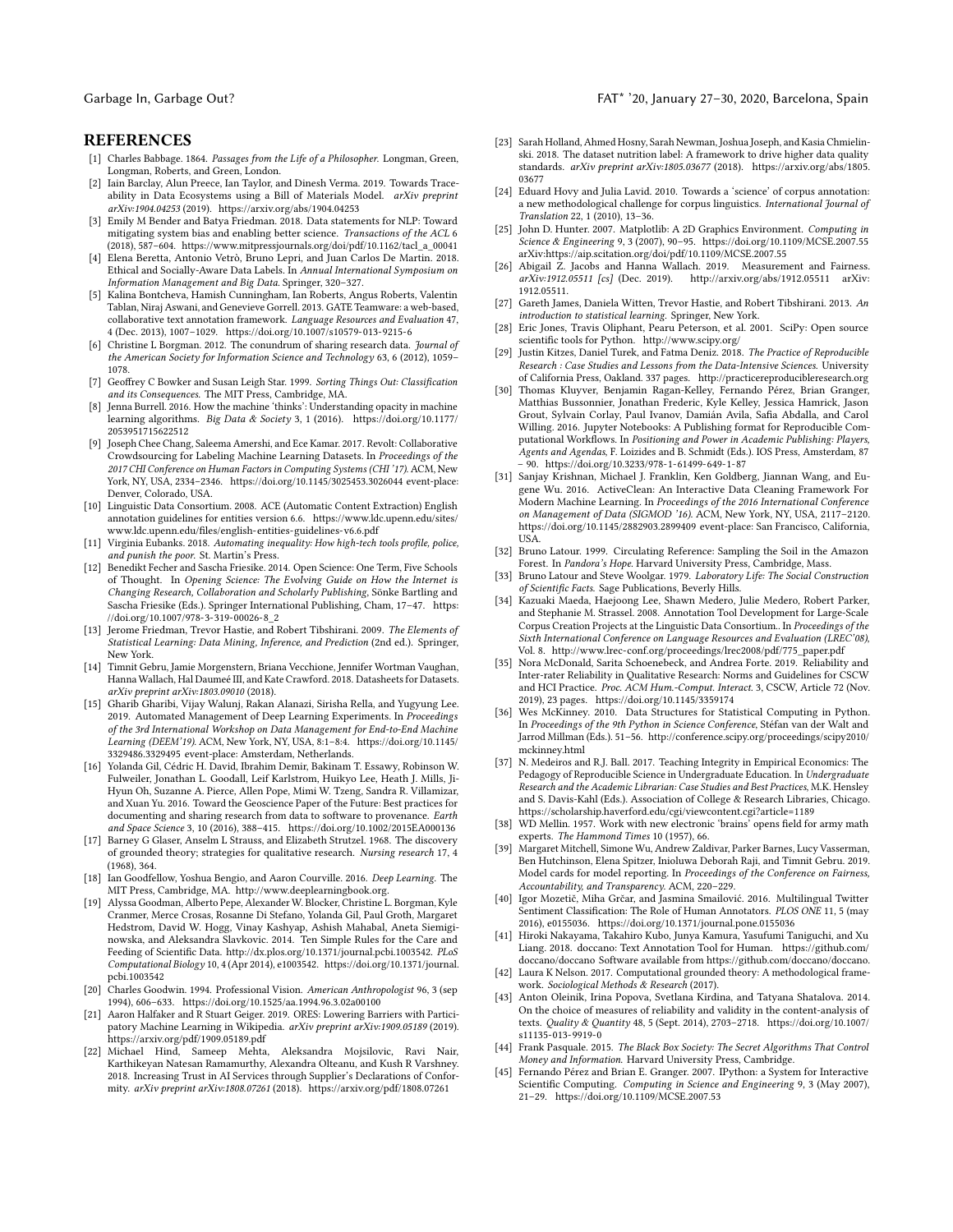#### FAT\* '20, January 27–30, 2020, Barcelona, Spain Geiger et al.

- <span id="page-11-22"></span>[46] Project Jupyter, Matthias Bussonnier, Jessica Forde, Jeremy Freeman, Brian Granger, Tim Head, Chris Holdgraf, Kyle Kelley, Gladys Nalvarte, Andrew Osheroff, M Pacer, Yuvi Panda, Fernando Perez, Benjamin Ragan Kelley, and Carol Willing. 2018. Binder 2.0 - Reproducible, Interactive, Sharable Environments for Science at Scale. In Proceedings of the 17th Python in Science Conference, Fatih Akici, David Lippa, Dillon Niederhut, and M Pacer (Eds.). 113 – 120. <https://doi.org/10.25080/Majora-4af1f417-011>
- <span id="page-11-4"></span>[47] Martín Pérez-Pérez, Daniel Glez-Peña, Florentino Fdez-Riverola, and Anália Lourenço. 2015. Marky: A tool supporting annotation consistency in multi-user and iterative document annotation projects. Computer Methods and Programs in Biomedicine 118, 2 (Feb. 2015), 242–251. [https://doi.org/10.1016/j.cmpb.2014.11.](https://doi.org/10.1016/j.cmpb.2014.11.005) [005](https://doi.org/10.1016/j.cmpb.2014.11.005)
- <span id="page-11-18"></span>[48] David Quarfoot and Richard A. Levine. 2016. How Robust Are Multirater Interrater Reliability Indices to Changes in Frequency Distribution? The American Statistician 70, 4 (Oct. 2016), 373–384. [https://doi.org/10.1080/00031305.2016.](https://doi.org/10.1080/00031305.2016.1141708) [1141708](https://doi.org/10.1080/00031305.2016.1141708)
- <span id="page-11-17"></span>[49] Inioluwa Deborah Raji and Jingying Yang. 2019. ABOUT ML: Annotation and Benchmarking on Understanding and Transparency of Machine Learning Lifecycles. arXiv:1912.06166 [cs, stat] (Dec. 2019).<http://arxiv.org/abs/1912.06166> arXiv: 1912.06166.
- <span id="page-11-8"></span>[50] Vikas C Raykar and Shipeng Yu. 2012. Eliminating spammers and ranking annotators for crowdsourced labeling tasks. Journal of Machine Learning Research 13, Feb (2012), 491–518.
- <span id="page-11-2"></span>[51] Daniel Riff, Stephen Lacy, and Frederick Fico. 2013. Analyzing media messages: Using quantitative content analysis in research. Routledge, New York.
- <span id="page-11-6"></span>[52] Marta Sabou, Kalina Bontcheva, Leon Derczynski, and Arno Scharl. 2014. Corpus Annotation through Crowdsourcing: Towards Best Practice Guidelines. In Proceedings of the Ninth International Conference on Language Resources and Evaluation (LREC'14). European Language Resources Association (ELRA), Reykjavik, Iceland, 859–866. [http://www.lrec-conf.org/proceedings/lrec2014/pdf/497\\_Paper.](http://www.lrec-conf.org/proceedings/lrec2014/pdf/497_Paper.pdf) [pdf](http://www.lrec-conf.org/proceedings/lrec2014/pdf/497_Paper.pdf)
- <span id="page-11-13"></span>[53] Andrew Sallans and Martin Donnelly. 2012. DMP Online and DMPTool: Different Strategies Towards a Shared Goal. International Journal of Digital Curation 7, 2 (2012), 123–129.<https://doi.org/10.2218/ijdc.v7i2.235>
- <span id="page-11-10"></span>[54] Sebastian Schelter, Joos-Hendrik Böse, Johannes Kirschnick, Thoralf Klein, and Stephan Seufert. 2017. Automatically tracking metadata and provenance of machine learning experiments. In Machine Learning Systems workshop at NIPS.
- <span id="page-11-12"></span>[55] Sebastian Schelter, Dustin Lange, Philipp Schmidt, Meltem Celikel, Felix Biessmann, and Andreas Grafberger. 2018. Automating Large-scale Data Quality Verification. Proc. VLDB Endow. 11, 12 (Aug. 2018), 1781–1794. [https:](https://doi.org/10.14778/3229863.3229867) [//doi.org/10.14778/3229863.3229867](https://doi.org/10.14778/3229863.3229867)
- <span id="page-11-14"></span>[56] Alan A Schreier, Kenneth Wilson, and David Resnik. 2006. Academic research record-keeping: Best practices for individuals, group leaders, and institutions. Academic medicine: journal of the Association of American Medical Colleges 81, 1 (2006), 42.<https://www.ncbi.nlm.nih.gov/pmc/articles/PMC3943904/>
- <span id="page-11-1"></span>[57] James C. Scott. 1998. Seeing like a state: How certain schemes to improve the human condition have failed. Yale University Press.
- <span id="page-11-15"></span>[58] M Six Silberman, Bill Tomlinson, Rochelle LaPlante, Joel Ross, Lilly Irani, and Andrew Zaldivar. 2018. Responsible research with crowds: pay crowdworkers at least minimum wage. Commun. ACM 61, 3 (2018), 39–41.
- <span id="page-11-5"></span>[59] Robert Simpson, Kevin R. Page, and David De Roure. 2014. Zooniverse: Observing the World's Largest Citizen Science Platform. In Proceedings of the 23rd International Conference on World Wide Web (WWW '14 Companion). ACM, New York, NY, USA, 1049–1054.<https://doi.org/10.1145/2567948.2579215>
- <span id="page-11-11"></span>[60] Jatinder Singh, Jennifer Cobbe, and Chris Norval. 2019. Decision Provenance: Harnessing Data Flow for Accountable Systems. IEEE Access 7 (2019), 6562–6574. <https://doi.org/10.1109/ACCESS.2018.2887201>
- <span id="page-11-7"></span>[61] Guillermo Soberón, Lora Aroyo, Chris Welty, Oana Inel, Hui Lin, and Manfred Overmeen. 2013. Measuring crowd truth: Disagreement metrics combined with worker behavior filters. In CrowdSem 2013 Workshop.
- <span id="page-11-0"></span>[62] Guy Stuart. 2004. Databases, Felons, and Voting: Bias and Partisanship of the Florida Felons List in the 2000 Elections. Political Science Quarterly 119, 3 (sep 2004), 453–475.<https://doi.org/10.2307/20202391>
- <span id="page-11-16"></span>[63] A. Tong, P. Sainsbury, and J. Craig. 2007. Consolidated criteria for reporting qualitative research (COREQ): a 32-item checklist for interviews and focus groups. International Journal for Quality in Health Care 19, 6 (sep 2007), 349–357. [https:](https://doi.org/10.1093/intqhc/mzm042) [//doi.org/10.1093/intqhc/mzm042](https://doi.org/10.1093/intqhc/mzm042)
- <span id="page-11-20"></span>[64] S. van der Walt, S. C. Colbert, and G. Varoquaux. 2011. The NumPy Array: A Structure for Efficient Numerical Computation. Computing in Science Engineering 13, 2 (March 2011), 22–30.<https://doi.org/10.1109/MCSE.2011.37>
- <span id="page-11-19"></span>[65] Guido van Rossum. 1995. Python Library Reference. [https://ir.cwi.nl/pub/5009/](https://ir.cwi.nl/pub/5009/05009D.pdf) [05009D.pdf](https://ir.cwi.nl/pub/5009/05009D.pdf)
- <span id="page-11-3"></span>[66] Luis Von Ahn, Benjamin Maurer, Colin McMillen, David Abraham, and Manuel Blum. 2008. recaptcha: Human-based character recognition via web security measures. Science 321, 5895 (2008), 1465–1468.
- <span id="page-11-21"></span>[67] Michael Waskom, Olga Botvinnik, Drew O'Kane, Paul Hobson, Joel Ostblom, Saulius Lukauskas, David C Gemperline, Tom Augspurger, Yaroslav Halchenko, John B. Cole, Jordi Warmenhoven, Julian de Ruiter, Cameron Pye, Stephan Hoyer,

Jake Vanderplas, Santi Villalba, Gero Kunter, Eric Quintero, Pete Bachant, Marcel Martin, Kyle Meyer, Alistair Miles, Yoav Ram, Thomas Brunner, Tal Yarkoni, Mike Lee Williams, Constantine Evans, Clark Fitzgerald, Brian, and Adel Qalieh. 2018. Seaborn: Statistical Data Visualization Using Matplotlib. [https://doi.org/](https://doi.org/10.5281/zenodo.592845) [10.5281/zenodo.592845](https://doi.org/10.5281/zenodo.592845)

<span id="page-11-9"></span>[68] Greg Wilson, Jennifer Bryan, Karen Cranston, Justin Kitzes, Lex Nederbragt, and Tracy K. Teal. 2017. Good enough practices in scientific computing. [http:](http://dx.plos.org/10.1371/journal.pcbi.1005510) [//dx.plos.org/10.1371/journal.pcbi.1005510.](http://dx.plos.org/10.1371/journal.pcbi.1005510) PLOS Computational Biology 13, 6 (Jun 2017), e1005510.<https://doi.org/10.1371/journal.pcbi.1005510>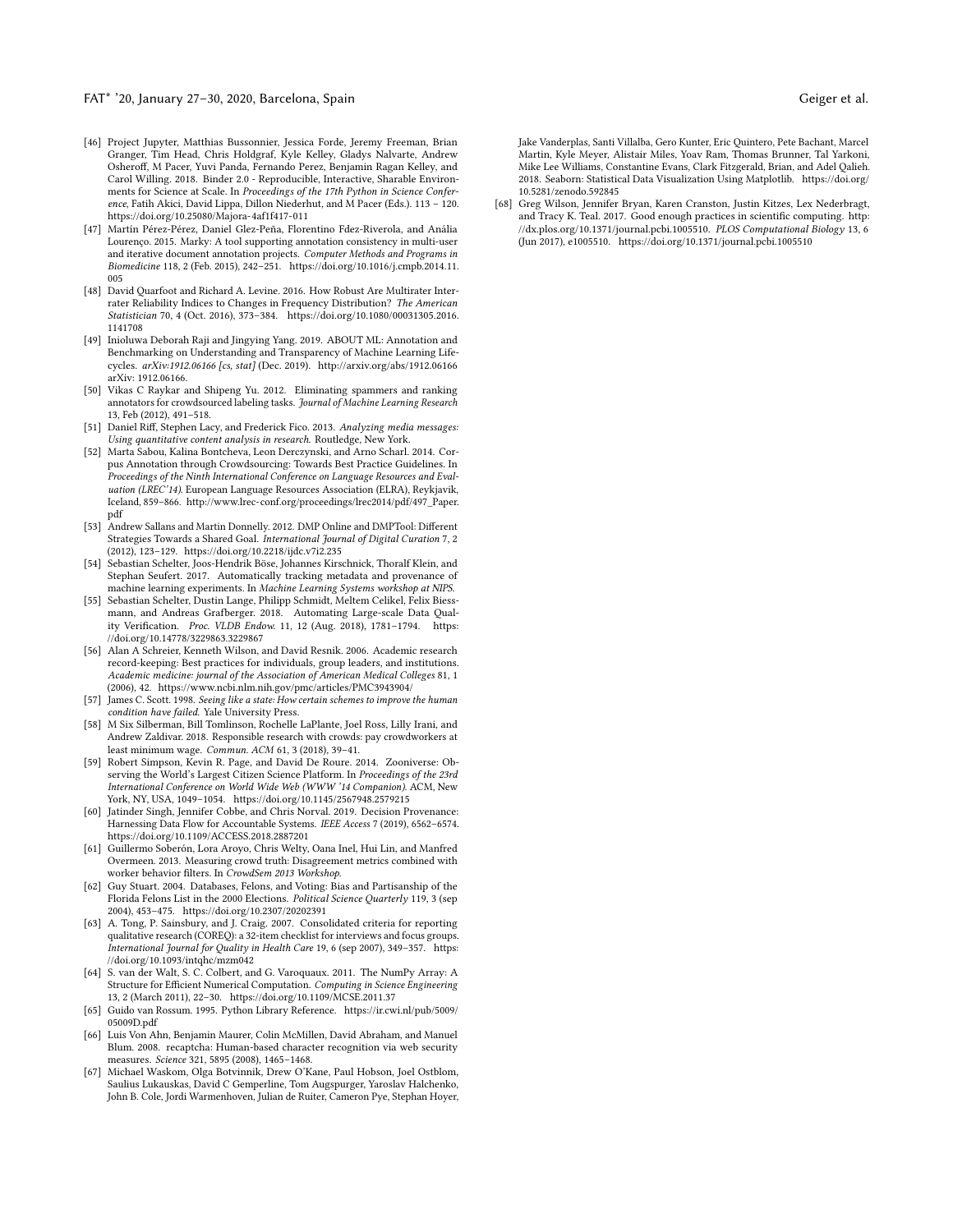# 7 APPENDIX

# 7.1 Dataset/corpus details

# <span id="page-12-0"></span>7.1.1 Keyword labels

To capture the topical and disciplinary diversity of papers in our corpus, we assigned one or more keyword labels to each paper, intended to capture topical, domain, disciplinary, and methodological qualities about the study. A paper seeking to classify tweets for spam and phishing in Turkish might include the labels: spam detection; phishing detection; cybersecurity; non-English. A study seeking to classify whether users are tweeting in support or opposition of a protest might have the keywords: user profiling; political science; protests; stance detection; public opinion. As part of the annotation and labeling process, all five annotators gave each paper a short description of what was being classified or predicted. The project lead aggregated these independent descriptions and additionally examined the paper title, abstract, and text. The project lead — who has extensive knowledge and experience of the various disciplines in the social computing space — then conducted a two-stage thematic coding process. A first pass involved open (or free-form) coding for all papers, with the goal of creating a typology of keywords. The list of keywords were then refined and consolidated, and a second pass was conducted on all of the items to re-label them as appropriate. Papers could have multiple keywords.

The distribution is plotted in Figure [4,](#page-12-2) which is broken out by papers that were using original human annotation (e.g. a new labeled training dataset) versus either theoretical papers or papers exclusively re-using a public or external dataset (see section [4.3\)](#page-5-3). This shows that the most common keywords were user profiling (a broader keyword that includes demographic prediction and classification of users into various categories), public opinion (a broader keyword that includes using Twitter to obtain beliefs or opinions, typically about political or cultural topics), and then two NLP methodologies of sentiment analysis and topic identification. The keyword "social networks" was used for any paper that either made substantive use of the network structure (e.g. follower graphs) as a feature, or tried to predict it. This figure also shows that our corpus also includes papers from a wide range of fields and sub-fields across disciplines, including a number of papers on cybersecurity (including bot/human detection, phishing detection, and spam detection), public health and epidemology, hate speech and content moderation, human geography, computer vision, political science, and crisis informatics. Papers using non-English languages were also represented in our corpus.

#### <span id="page-12-1"></span>7.1.2 Distribution of paper types in the corpus

For each of our 164 papers, we needed to determine various bibliometric factors. For papers in the ArXiv sample, the most important of these is whether the file uploaded to ArXiV is a version of a paper published in a more traditional venue, and if so, whether the ArXiV version is a pre-print submitted prior to peer-review (and has different content than the published version) or if it is a post-print that is identical in content to the published version. Many authors upload a paper to ArXiv when they submit it to a journal, others upload the accepted manuscript that has passed peer-review but has not been formatted and typeset by the publisher, and others upload the exact "camera-ready" version published by the publishers. ArXiV

<span id="page-12-2"></span>

## Figure 4: Plotting the distribution of papers by topical and disciplinary keywords, separated for papers using and not using original human annotation.

also lets authors update new versions; some will update each of these versions as they progress through the publishing process, others will only upload a final version, and some only upload the pre-review version and do not update the version in ArXiv to the published version.

To do this, the project lead first manually searched for the exact text of the title in Google Scholar, which consolidates multiple versions of papers with the same title. Papers that only had versions in ArXiv, ArXiv mirrors (such as adsabs), other e-print repositories like ResearchGate, personal websites, or institutional repositories were labeled as "Preprint never published." For papers that also appeared in any kind of publication venue or publishing library (such as the ACM, IEEE, AAAI, or ACL digital libraries), the project lead recorded the publication venue and publisher, then downloaded the published version. In some workshops and smaller conferences, the "publisher" was a single website just for the event, which lacked ISSNs or DOIs. These were considered to be published as conference or workshop proceedings, if there was a public list of all the papers presented at the event with links to all of the papers. There was only one case in which there were two or more publications with the exact same title by the same authors, which involved a 2-page archived extended abstract for a poster in an earlier conference proceeding and a full paper in a later conference proceeding. For this case, we chose the full paper in the later venue.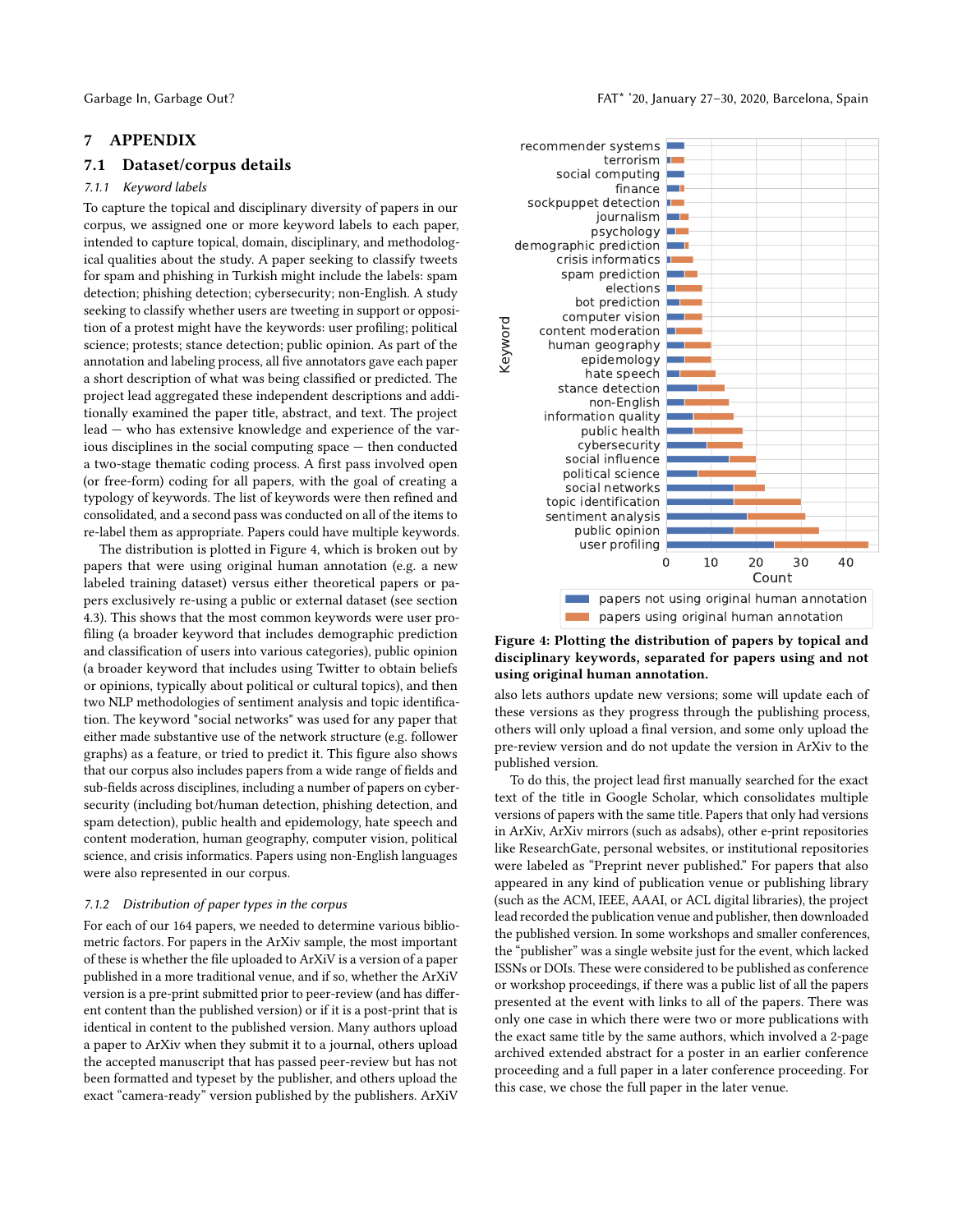#### <span id="page-13-2"></span>FAT\* '20, January 27-30, 2020, Barcelona, Spain

| Geiger et al. |  |
|---------------|--|
|               |  |

|                          | Preprint never           | Postprint | Preprint | Non-ArXived | <b>Total</b> |
|--------------------------|--------------------------|-----------|----------|-------------|--------------|
|                          | published                |           |          | (Scopus)    |              |
| Preprint never published | 57                       |           |          |             | 57           |
| Refereed conference      |                          | 40        | 17       | 23          | 80           |
| proceedings              |                          |           |          |             |              |
| Refereed journal article |                          | 8         |          | 6           | 21           |
| Workshop paper           |                          | 2         |          |             | 5            |
| Dissertation             | $\overline{\phantom{0}}$ |           | 0        |             |              |
| Total                    | 57                       | 51        | 27       | 29          | 164          |

Table 13: Distribution of publication types in paper corpus.

The project lead then compared the version uploaded to ArXiv with the published version. As this was done after the labeling process, for papers where the author uploaded multiple versions to ArXiv, we took care to examine the version our labelers examined. If there were any differences in substantive content, the paper was labeled as "Preprint of" and then an appropriate description of the venue, such as "refereed conference proceeding" or "refereed journal article." If there were no differences in the substantive content of the paper, the paper was labeled as "Postprint of" and then the venue description. Changes in reference style or ordering, page layout, typesetting, the size or color of figures, or moving the same text between footnotes and inline parentheticals were not considered to be substantive content changes. However, even a single character typo fix to the main body text, a single added or removed reference, or a change to a figure's caption constituted a substantive content change. Table [13](#page-13-2) shows the distribution of paper types. Because there was only one dissertation in the sample, which also was not using original human annotation, we excluded this category from the aggregate analyses by paper type shown in the results section.

# <span id="page-13-0"></span>7.1.3 Distribution of publishers in corpus

For each paper in the Scopus samples and each paper in the ArXiv corpus that was a pre-print or post-print of a published paper, we also collected information about the journal and publisher. There were 80 different journals, conference proceedings, or workshops represented, with the top venues being the proceedings of SocInfo with 6 papers and the proceedings of ASONAM (Advances in Social Network Analysis and Mining) with 4 papers. Six venues had 3 publications each, which were all conference proceedings: AAAI ICWSM, ELRA LREC, ACM CIKM, ACM WWW, and IEEE Big Data. The distribution of publishers is presented in table [15,](#page-13-3) which is broken out by papers in the ArXiv and Scopus corpus. The distribution of papers by years is shown in table [14.](#page-13-3)

# 7.2 Methods and analysis details

#### <span id="page-13-1"></span>7.2.1 Inter-annotator agreement

In the first round, 5 annotators examined each paper independently, then met to discuss papers with disagreement. Table [16](#page-14-0) shows for each question, what percent of items were given the same label by all annotators (with number of annotators being recoded for the presence or absence of any information). Cases where no annotator answered the question because it was not relevant (e.g. crowdworker compensation for non-crowdworker projects) were not included in such a calculation, which would have increased such rates even more, but this would be somewhat disingenuous.

<span id="page-13-3"></span>

|      | Year # in ArXiv sample | # in Scopus sample |
|------|------------------------|--------------------|
| 2010 | 1                      | 0                  |
| 2011 | 2                      | 2                  |
| 2012 | 2                      | 2                  |
| 2013 | 8                      | 0                  |
| 2014 | 5                      | 4                  |
| 2015 | 13                     | 3                  |
| 2016 | 29                     | 5                  |
| 2017 | 36                     | 4                  |
| 2018 | 39                     | 9                  |

| From ArXiv sample |       |            | Table 14: Count of publications per year<br>From Scopus sample |  |  |
|-------------------|-------|------------|----------------------------------------------------------------|--|--|
| Publisher         | Count |            | Count                                                          |  |  |
| ArXiv-only        | 58    | Springer   | 7                                                              |  |  |
| <b>ACM</b>        | 20    | ACM        | 5                                                              |  |  |
| <b>IEEE</b>       | 18    | Elsevier   | 4                                                              |  |  |
| Springer          | 14    | <b>SPC</b> | 1                                                              |  |  |
| ACL               | 12    |            |                                                                |  |  |
| Elsevier          | 4     |            |                                                                |  |  |
| AAAI              | 3     |            |                                                                |  |  |
| Sage              | 1     |            |                                                                |  |  |
| CEUR              | 1     |            |                                                                |  |  |
| <b>PLoS</b>       | 1     |            |                                                                |  |  |
| UІС               | 1     |            |                                                                |  |  |
| <b>ISCRAM</b>     | 1     |            |                                                                |  |  |
| <b>IMIR</b>       | 1     |            |                                                                |  |  |

#### Table 15: Count of publishers from both samples

We report percent complete agreement among all raters for each question; for each item, what percent were given the same rating by all raters? We believe this is a more appropriate and straightforward metric for our project. This is due to the fact that our data does not necessarily meet the particular assumptions of other widely used two statistical estimators for 3+ raters. Fleiss's kappa and Krippendorf's alpha are widely used because they take into account the possibilities that raters made decisions based on random chance. However, this requires assuming a uniform prior possibility of such a random distribution, which generally only applies if each possible response by raters is equally likely [\[43,](#page-10-39) [48\]](#page-11-18). This is the case in balanced datasets, but we observed widely skewed distributions.

The rates of proportional agreement were not high enough in the first round for us to be confident, which is likely due to a variety of factors. First, in contrast to most of the papers we examined, our project involved annotators answering 13 different questions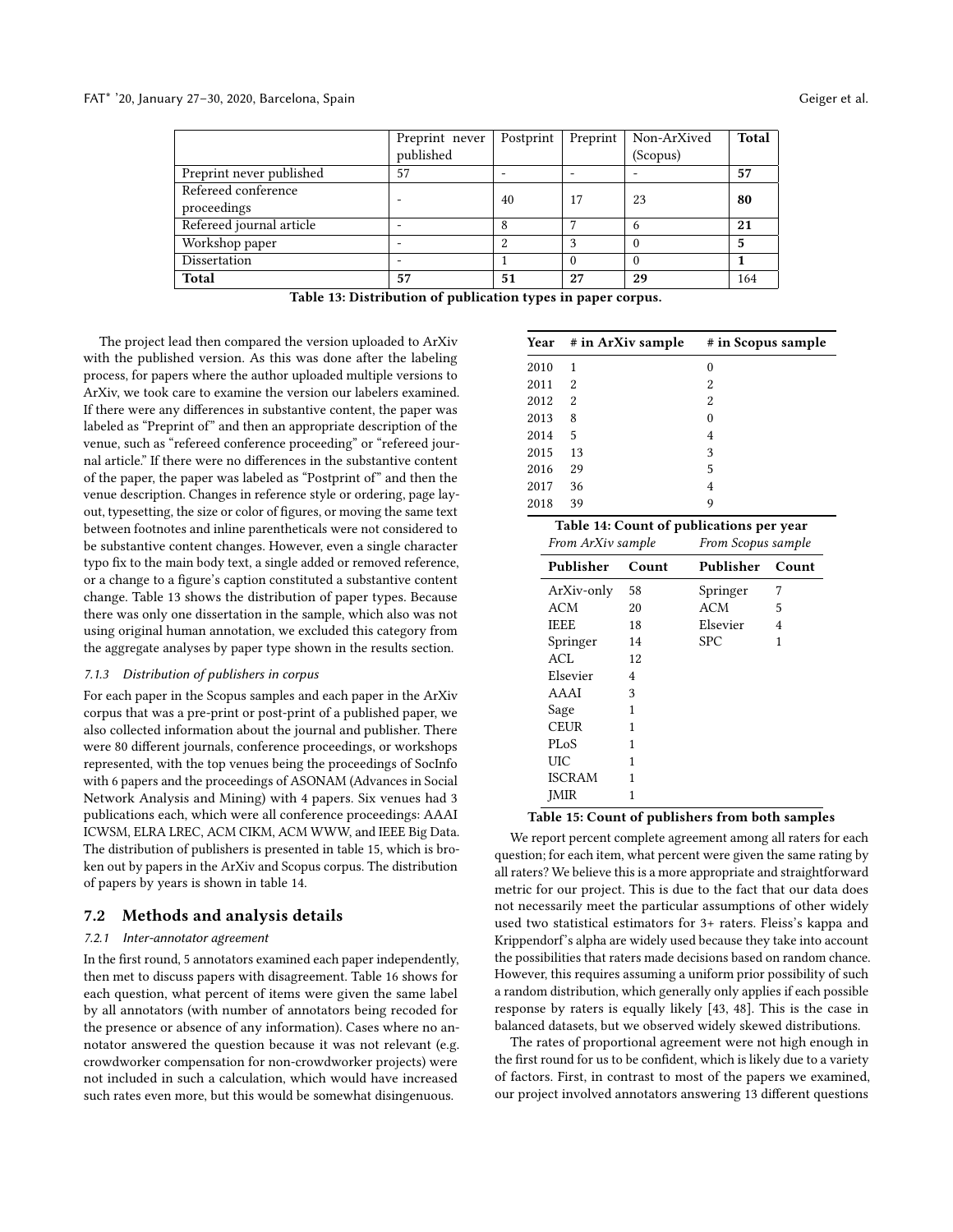<span id="page-14-0"></span>

| Question                             | % agreement, round 1 | % agreement, round 2 |
|--------------------------------------|----------------------|----------------------|
| original classification task         | 69.7%                | 93.9%                |
| labels from human annotation         | 51.3%                | 82.9%                |
| used original human annotation       | 72.0%                | 85.4%                |
| used external human annotation       | 51.1%                | 63.4%                |
| original human annotation source     | 44.3%                | 79.3%                |
| number of annotators                 | 38.2%                | 95.7%                |
| training for human annotators        | 81.0%                | 84.8%                |
| formal instructions                  | 50.1%                | 82.9%                |
| prescreening for crowdwork platforms | 83.7%                | 89.0%                |
| multiple annotator overlap           | 69.3%                | 81.7%                |
| reported inter-annotator agreement   | 79.2%                | 83.5%                |
| reported crowdworker compensation    | 94.9%                | 89.0%                |
| link to dataset available            | 82.1%                | 86.0%                |
| <b>Mean score</b>                    | 66.7%                | 84.4%                |
| <b>Median score</b>                  | 69.5%                | 84.8%                |

Table 16: Inter-annotator reliability metrics (percent total agreement for all raters) for each question in both rounds of our process. Note that some items were added very late in round 1, including "used external human annotation", "reported crowdworker compensation" and "link to dataset available."

for each item, which adds significant complexity to the process. Second, machine learning publications are also some of the more difficult pieces of content to make determinations around, as the definitions and boundaries of various concepts are often relatively undefined and contested across the many academic disciplines. In particular, our lowest rate for the second round was in the external human annotation question, which was added between the first and second round, and appears to still have some ambiguity.

We observed substantial increases in agreement between round one and two, although this also is likely confounded by the fact that all five annotators reviewed every item in round one, but only two or three reviewed every item in round two. We should note that as our approach was a human annotation research project studying human annotation research projects, this has given us much empathy for how difficult such a task is. We also acknowledge that our project involves the same kind of "black boxing" we discussed in the literature review, in which a messy process of multiple rounds of human annotations is reduced to a gold standard. However, we do believe in being open about our process, and our data for both rounds of annotation and the final dataset will be available upon publication.

The overall question for any study involving structured human annotation is whether the entire annotation, integration, review, and reconciliation process ultimately results in high confidence for the final dataset. The standard approach of human annotation checked by inter-rater reliability treats individual humans as instruments that turn phenomena in the world into structured data. If there is a high degree of inter-rater reliability, then each individual human can generally be trusted to make the same determination. If this is the case, then either reconciliation can easily take place through a majority vote process involving no discussion, or if rates are quite high, then only a subset of items need to be reviewed multiple times. In contrast, what our first round of inter-rater reliability metrics told us was that we were not the same kinds of standardized instruments that turn the same inputs into the same outputs. This

does not bode well if we were conducting a single-stage mechanical majority-rule reconciliation process, and certainly would be unwise if we only had a single individual annotate each paper. For such a reason, we did not rely on such easier processes of reconciliation and demanded all papers be annotated by multiple individuals and discussed in a group setting moderated by the lead research scientist.

Furthermore, because our approach was largely focused on identifying the presence of various kinds of information within longform publications, this is a different kind of human judgment than is involved in common tasks using human annotators in social computing, such as social media content moderation, sentiment analysis, or image labeling. Typically, annotated items are much smaller and tend to be evaluated holistically, with disagreements arising from annotators who looked at the same information and made different determinations.

In contrast, we reflected that in our reconciliation process, most of the time when annotators disagreed, it was because some annotators had caught a piece of information in the paper that others had not seen. There was a common occurrence wherein one of the annotators would point out a particular paragraph, the other annotators who had initially disagreed would read it, and then remark that they had missed that part and would like to change their answer. That said, there were cases wherein annotators were reading the same sections of the paper and still arriving at different answers, which was often either 1) because the paper was giving ambiguous, incomplete, or implicit information, or 2) because there was a fundamental interpretation of the coding schema, which required updating the schema or the examples in it. For such reasons, we are relatively confident that if, after our two rounds of annotation and the reconciliation process, no individual member of our team has identified the presence of such information, then it is quite likely it is not present in the paper.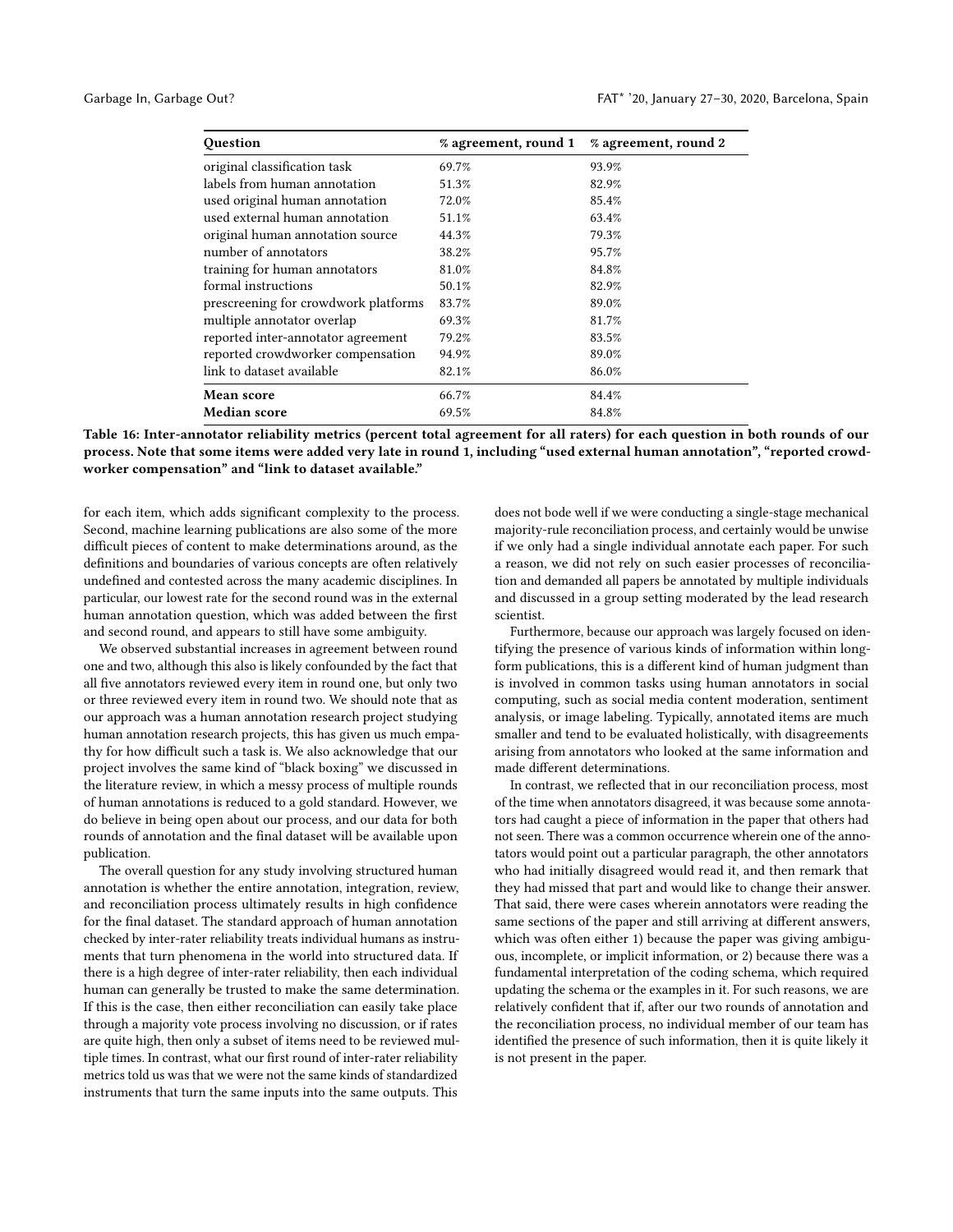#### <span id="page-15-0"></span>7.2.2 Changes to the coding schema

Unlike in some approaches to structured content analysis, the coding schema was open to revision if needed during this first round. Some difficult edge cases led to the refinement of the schema approximately half-way through this round of the labeling. The schema was developed on a web-based word processing platform, which also included examples of difficult edge cases, which were added as they were identified in team meetings. The document detailed each question, a formal definition or explanation of the question, the list of possible permitted labels, and various cases of examples that illustrated difficult or edge cases.

The coding schema was modified only in cases where backward compatibility could be maintained with prior labeling work. This typically involved taking a question which had many granular possible labels and consolidating the possible labels into a smaller number of broader labels. For example, the question about whether instructions were given to human annotators originally involved specifying whether the instructions included a formal definition, examples, or both. This was revised to only specify "instructions with formal definition or examples." Similarly, training for human annotators originally included a more granular list of possible training circumstances, plus "no information", "other", and "unsure". Because of the difficulty of gaining consensus on these different forms of training and the relatively few number of papers that gave any details whatsoever about annotator training (as well as no papers that explicitly stated no training had occurred), these were reduced to "some training details", "no information", and "unsure" (see Table [17\)](#page-15-2).

<span id="page-15-2"></span>

| Revised coding schema |  |
|-----------------------|--|
| some training details |  |
| some training details |  |
| some training details |  |
| other                 |  |
| other                 |  |
| no information        |  |
| unsure                |  |
|                       |  |

## Table 17: Revisions in coding schema for question on annotator training

In addition, three questions were added halfway through the first round of the annotation process. First, a question was added about whether the paper used an external human-annotated dataset or not, which was added to clarify the question about whether original human annotation was used. This was added after a paper was discussed where an external human-annotated dataset was combined with an original human-annotated dataset. Two other questions were added about whether the paper contains a link to the training dataset and whether details about crowdworker compensation were included for projects using crowdworkers. These were both relatively straightforward questions, with relatively few incidences across our dataset. All papers had all questions answered in the second round.

# 7.3 Software used

All computational analysis and scripting was conducted in Python 3.7 [\[65\]](#page-11-19), using the following libraries: Pandas dataframes [\[36\]](#page-10-40) for data parsing and transformation; SciPy [\[28\]](#page-10-41) and NumPy [\[64\]](#page-11-20) for quantitative computations; and Matplotlib [\[25\]](#page-10-42) and Seaborn [\[67\]](#page-11-21) for visualization. Analysis was conducted in Jupyter Notebooks [\[30\]](#page-10-43) using the IPython [\[45\]](#page-10-44) kernels. Datasets and Jupyter Notebooks for data collection and analysis will be made available upon publication, which are made to run on Binder [\[46\]](#page-11-22).

## <span id="page-15-1"></span>7.4 Coding schema, examples, and instructions

A final version of our coding schema and instructions is below:

1. Original classification task: Is the paper presenting its own original classifier that is trying to predict something? "Original" means a new classifier they made based on new or old data, not anything about the novelty or innovation in the problem area.

Machine learning involves any process that does not have explicit or formal rules, where performance increases with more data. Classification involves predicting cases on a defined set of categories. Prediction is required, but not enough. Linear regressions might be included if the regression is used to make a classification, but making predictions for a linear variable is not. Predicting income or age brackets is classification, predicting raw income or age is not.

- Example: analyzing statistics about the kinds of words people use on social media is not a classification task at all.
- Example: predicting location is a classification task if it is from work, school, home, or other, but not if it is an infinite/undefined number of locations.
- Example: This paper (https://ieeexplore.ieee.org/document/7937783) was framed as not an original classification task (more algorithm performance), but they did create an original classifier. This can also be an "unsure" – which is 100% OK to answer.
- Example: Literature review papers that include classification papers aren't in this, if they didn't actually build a classifier.
- Example: if there is a supervised classification task that is part of a broader process, this counts, focus on that.

If no, skip the following questions.

2. Classification outcome: What is the general type of problem or outcome that the classifier is trying to predict? Keep it short if possible. For example: sentiment, gender, human/bot, hate speech, political affiliation.

3. Labels from human annotation: Is the classifier at least in part trained on labeled data that humans made for the purpose of the classification problem? This includes re-using existing data from human judgments, if it was for the same purpose as the classifier. This does not include clever re-using of metadata.

Do a quick CTRL-F for "manual" and "annot" if you don't see anything, just to be sure.

If not, skip the following questions about human annotation.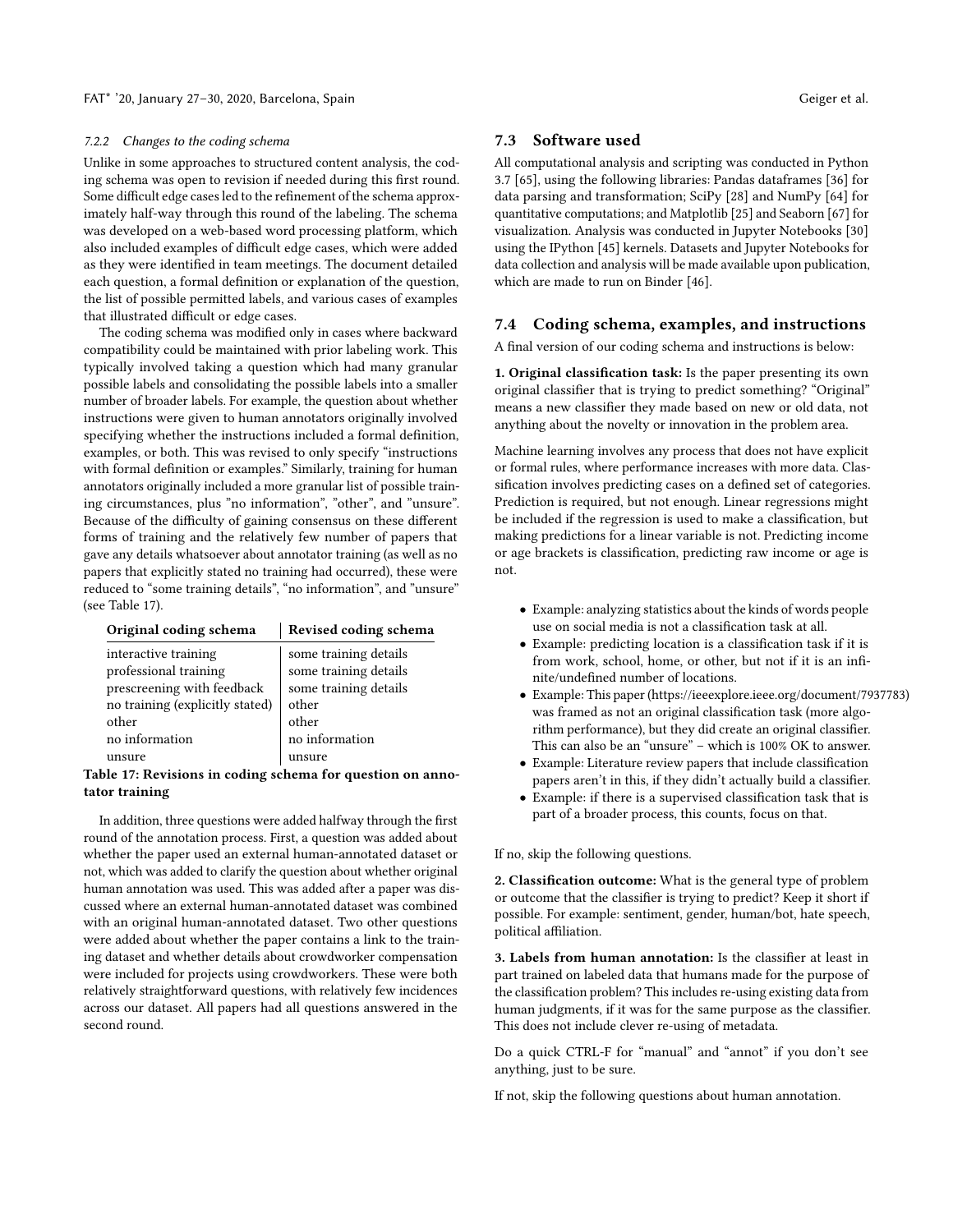- Example: ISideWith paper on political stances was labels from human annotation, just not original. They took the labels from elsewhere and filled in the gaps (more on that in next Q).
- Example: Buying followers and seeing who follows (1411.4299.pdf) is not human annotation.
- Example: Generating (smart) simulated datasets from metadata is not human annotation.
- Example: 1612.08207.pdf is not annotation when looking up political affiliation of politicians from an external database, even though it is manual work. No judgment is involved.
- Example: 1709.01895.pdf is labels from human annotation, even though it is semi-automated. They identified hashtags that they believe universally correspond to certain political stances. There is a form of human judgment here, although in that paper, they don't define or explain it.
- Example: Evaluation using human annotation is not annotation for ML, if the annotation wasn't used to make the classifier. (1710.07394.pdf)
- Example: If they are using human annotation just to have confidence that a machine-annotated dataset is as good as a human annotated one, but the human annotated dataset isn't actually used to train the classifier, it is \*not\* using human annotation for ML. (1605.05195.pdf)

4. Used original human annotation: Did the project involve creating new human-labeled data, or was it exclusively re-using an existing dataset?

- Yes
- $N_{\Omega}$
- Unsure

Papers may have a mix of new and old human labeled data, or new human labeled data and non-human labeled data. If there is any new human annotation, say yes.

New human annotation must be systematic, not filling in the gaps of another dataset. Example: ISideWith paper on political stances is \*not\* original human annotation, even though they did some manual original research to fill the gap.

If the methods section is too vague to not tell, then leave as unsure (example: 1801.06294.pdf)

4.5. Used external human annotation data: Did the project use an already existing dataset from human labeled data?

- Yes
- $N<sub>0</sub>$
- Unsure

If they are using external human annotated data, skip the remaining questions:

5. Original human annotation source: Who were the human annotators? Drop-down options are:

• Amazon Mechanical Turk (AMT, Turkers)

- Any other crowdworking platform (Crowdflower / Figure8)
- The paper's authors
- Academic experts / professionals in the area
- No information in the paper
- Other
- Unsure

For academic experts or professionals in the area, this is independent from the kinds of specific training they received for the task at hand. Think of "the area" broadly, so if it is something about healthcare and nurses were recruited, that would be professionals in the area, even if they don't say anything about the nurses having specific training in the annotation task at hand. If it doesn't easily fit into these or uses multiple sources, add them in the next column.

- Example: "We develop a mechanism to help three volunteers analyze each collected user manually" -- put other, if that is all they say
- Example: If it just says "we annotated. . . " then assume it is only the paper's authors unless otherwise stated.

#### 6. Number of human annotators:

Put the number if stated, if not, leave blank.

7. Training for human annotators: Did the annotators receive interactive training for this specific annotation task / research project? Training involves some kind of interactive feedback. Simply being given formal instructions or guidelines is not training. Prior professional expertise is not training. Options include:

- Some kind of training is mentioned
- No information in the paper
- Unsure

Example: It is not considered training if there was prescreening, unless they were told what they got right and wrong or other debriefing. Not training if they just gave people with high accuracy more work.

Example: This paper had a minimum acceptable statement for some training information, with only these lines: "The labeling was done by four volunteers, who were carefully instructed on the definitions in Section 3. The volunteers agree on more than 90% of the labels, and any labeling differences in the remaining accounts are resolved by consensus."

8. Formal instructions/guidelines: What documents were the annotators given to help them? This document you are in right now is an example of formal instructions with definitions and examples.

- No instructions beyond question text
- Instructions include formal definition or examples
- No information in paper (or not enough to decide)
- Unsure

Example of a paper showing examples: "we asked crowdsourcing workers to assign the 'relevant' label if the tweet conveys/reports information useful for crisis response such as a report of injured or